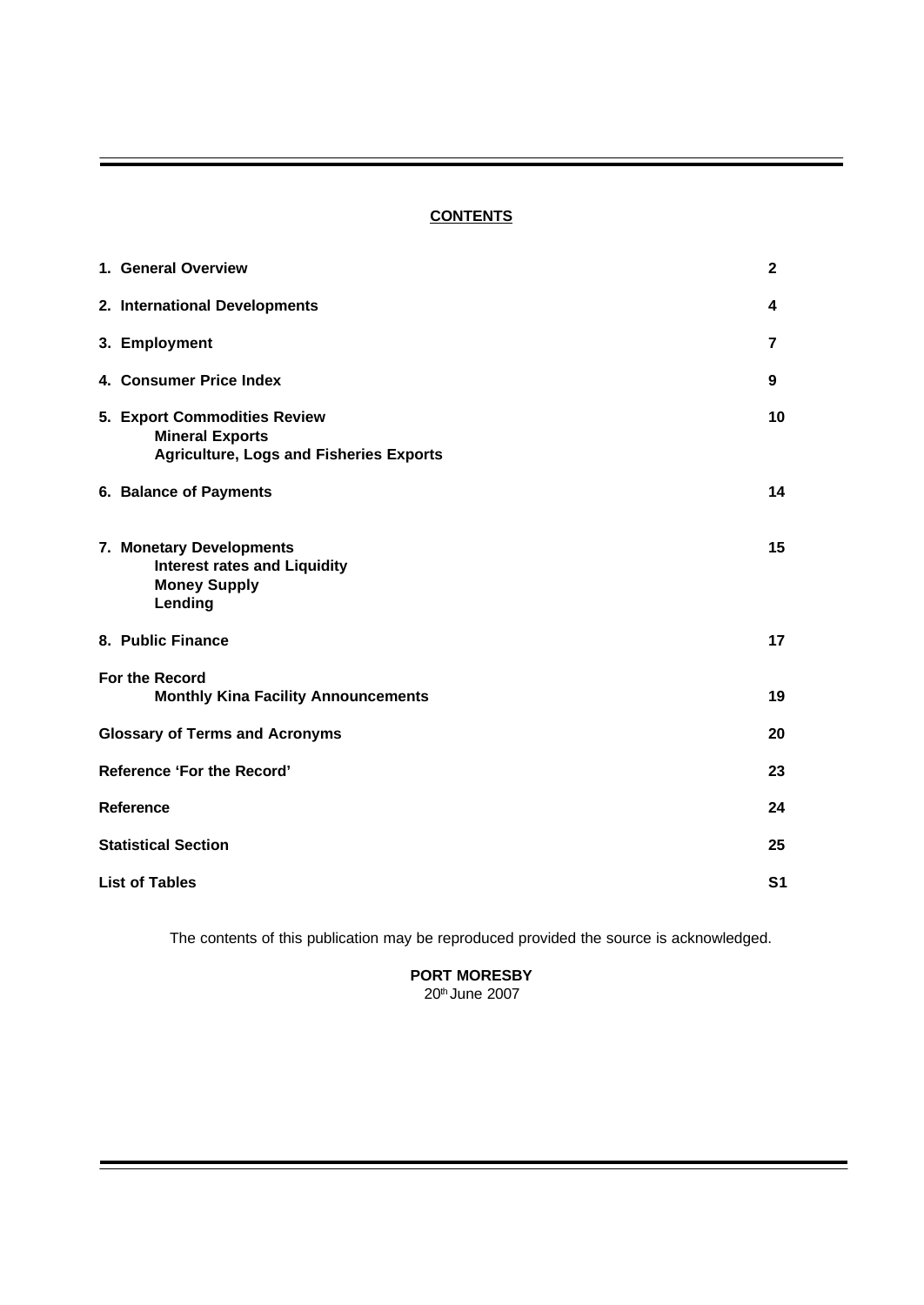## **1. GENERAL OVERVIEW**

Indicators available to the Bank of PNG showed that economic activity increased in the first quarter of 2007, supported by stable macroeconomic conditions. Formal private sector employment was higher in almost all sectors of the economy. Credit to the private sector continue to grow in the first quarter of 2007 as a result of more business investments, while the Government recorded a budget surplus reflecting strong corporate profits and high income tax revenues. General imports increased in the March quarter, compared to the corresponding quarter of 2006. Whilst the export volumes of most of PNG's major commodities declined, these were offset by increases in their prices, reflecting higher international prices. Inflation increased partly as a result of the depreciation of the kina against the Australian dollar. The Bank of PNG maintained a neutral stance of monetary policy over the quarter but is concerned about the high liquidity levels, growth in monetary aggregates, further depreciation in the exchange rate and, increase in election related Government expenditures and their potential impact on inflation.

The Bank's Employment Index showed that the level of employment in the formal private sector, excluding the mineral sector increased by 4.1 percent in the March quarter of 2007, compared to an increase of 3.7 percent in the December quarter of 2006. Employment levels increased in all regions and sectors, except for the financial/business and other services sectors. Over the year to March 2007, the level of employment, excluding the mineral sector increased by 9.9 percent, compared to 8.6 percent over the year to December 2006.

The headline inflation rate was 0.1 percent in the March quarter of 2007, compared to 0.3 percent in the December quarter of 2006. The increase was due to higher prices in the 'Food', 'Rents, Council charges, Fuel/Power', 'Transport and Communication' and the 'Miscellaneous' expenditure groups. By region, all urban areas, except Lae and Rabaul, recorded higher prices. The annual headline inflation rate was 4.5 percent in the March quarter of 2007, compared to 1.3 percent in the December quarter of 2006.

The exclusion-based inflation measure was 5.3 percent in the March quarter of 2007, compared to 1.8 percent in the December quarter of 2006. Annual exclusion-based inflation was 6.9 percent in March 2007, compared to 2.9 percent in December 2006. Trimmed mean inflation was 5.6 percent in the March quarter of 2007, compared to a decline of 0.7 percent in the December quarter of 2006. Annual trimmed mean inflation was 6.0 percent in March 2007, compared to 0.4 percent in December 2006.

In the March quarter of 2007, the daily average kina exchange rate depreciated against all the major currencies except the yen. The daily average kina exchange rate depreciated by 0.3 percent against the US dollar to 33.00 US cents and by 2.3 percent against the Australian dollar to 42.00 cents. These movements resulted in the quarterly average Trade Weighted Index (TWI) depreciating by 1.3 percent during the March quarter.

Higher international prices for mineral, most agricultural commodities and log exports resulted in a 11.5 percent increase in the weighted average kina price of Papua New Guinea's exports in the March quarter of 2007, compared to the corresponding quarter of 2006. There was a 9.6 percent increase in the weighted average price of mineral exports, with higher kina prices of copper and gold. For the agricultural, forestry and marine product exports, the weighted average kina price increased by 23.3 percent and was attributed to higher kina prices of coffee, cocoa, palm oil, copra oil, tea, rubber and log exports, which more than offset declines in export prices of copra and marine products.

The overall deficit in the balance of payments was K106 million in the March quarter of 2007, compared to a deficit of K27 million in the corresponding period of 2006. This outcome was due to a deficit in the current account, which more than offset a surplus in the capital and financial accounts.

The current account recorded a deficit of K395 million in the March quarter of 2007, compared to a surplus of K151 million in the corresponding period of 2006. This outcome was mainly attributed to a lower trade surplus and higher net service payments, which more than offset lower net income payments and higher net transfer receipts.

The capital account recorded a higher net inflow of K40 million in the March quarter of 2007, an increase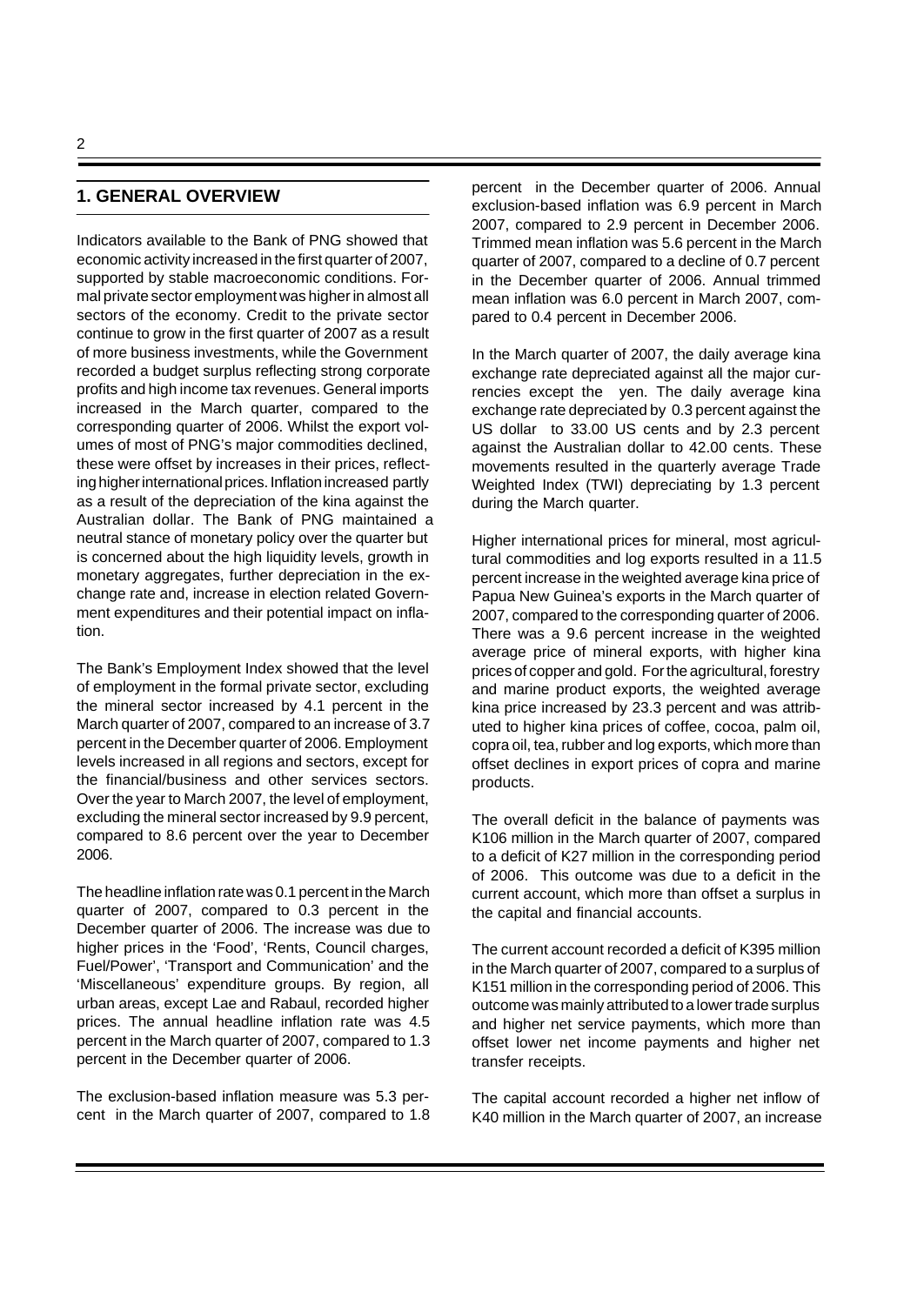of 48.2 percent from the corresponding period of 2006. The increase reflected higher capital transfers by donor agencies through direct project financing<sup>1</sup>.

The financial account recorded a net inflow of K223 million in the March quarter of 2007, compared to a net outflow of K175 million in the corresponding period of 2006. This outcome reflected higher draw down of investments in short-term money market instruments and financial derivative instruments, combined with higher draw down of loans and foreign currency account balances by the mineral companies.

The level of gross foreign exchange reserves at the end of March 2007 was K4,219.2 (US\$1,400.6) million, sufficient for 6.6 months of total and 9.3 months of non-mineral import covers.

The Bank of Papua New Guinea maintained a neutral monetary policy stance during the March quarter of 2007. The Kina Facility Rate (KFR) was kept unchanged at 6.00 percent and the dealing margin for the Repurchase Agreements (Repos) was maintained at 150 basis points on both sides of the KFR. Central Bank Bill (CBB) rates showed increasing trends reflecting higher issuance of CBBs to sterilise excess liquidity and realign short-term domestic interest rates with the KFR. Domestic interest rates for loans and deposits showed mixed trends during the quarter.

The Bank continued to utilise Open Market Operation (OMO) instruments in the conduct of monetary policy over the March quarter of 2007. The CBBs were mainly used to sterilise excess liquidity, which was complemented by the increased issuance of Treasury bills by the Government. For daily liquidity management purposes, the commercial banks utilised the interbank market and Repo with the Bank of PNG to meet their liquidity needs. The Cash Reserve Requirement (CRR) and the Minimum Liquid Assets Ratio (MLAR) of commercial banks were maintained at 3.0 percent and 25.0 percent, respectively, in the March quarter of 2007.

The average level of broad money supply (M3\*) increased by 7.5 percent in the March quarter of 2007, compared to an increase of 9.4 percent in the December quarter of 2006. The outcome was due to increases of 31.9 percent in average net claims on the Government, 9.3 percent increase in average private sector credit and 3.4 percent increase in net foreign assets of the depository corporations. Net domestic claims outstanding, excluding advances to the Central Government and outstanding loans under the Government's Agricultural export commodity price support schemes increased by 7.9 percent in the March quarter of 2007, compared to an increase of 7.3 percent in the previous quarter.

Total domestic credit extended by depository corporations to the private sector, public non-financial corporations, Provincial and Local Level Governments, and other financial corporations, increased by K222.3 million to K3,258.7 million, compared to an increase of K218.9 million in the previous quarter. This was mainly due to an increase of K228.1 million in private sector credit, which more than offset declines of K4.5 million in claims on public non-financial corporations and K1.8 million in claims on Provincial and Local Level Governments. The annualised growth in domestic credit, excluding Central Government and advances under the price support schemes was 20.0 percent in the first quarter of 2007.

Preliminary estimates of the fiscal operations of the National Government over the three months to March 2007 showed an overall surplus of K231.5 million, compared to a deficit of K70.4 million in the corresponding period of 2006. This represents 1.3 percent of nominal Gross Domestic Product (GDP). The surplus resulted from higher revenue combined with lower expenditure.

Total revenue, including grants, during the March quarter of 2007 was K780.9 million, 9.5 percent higher than the receipts collected in the corresponding period of 2006. This represents 14.4 percent of the 2007 budgeted revenue.

Total expenditure over the three months to March 2007 was K549.4 million, 29.9 percent lower than in the corresponding period of 2006, and represents 10.1 percent of the budgeted expenditure for 2007.

As a result of these developments in revenue and expenditure, the Government recorded a surplus of K231.5 million in the first three months of 2007. The surplus was used to make net external loan repayments of K35.1 million and net negative financing of K196.4 million.

1 See 'For the Record' on page 35 of the December 2006 Quarterly Economic Bulletin.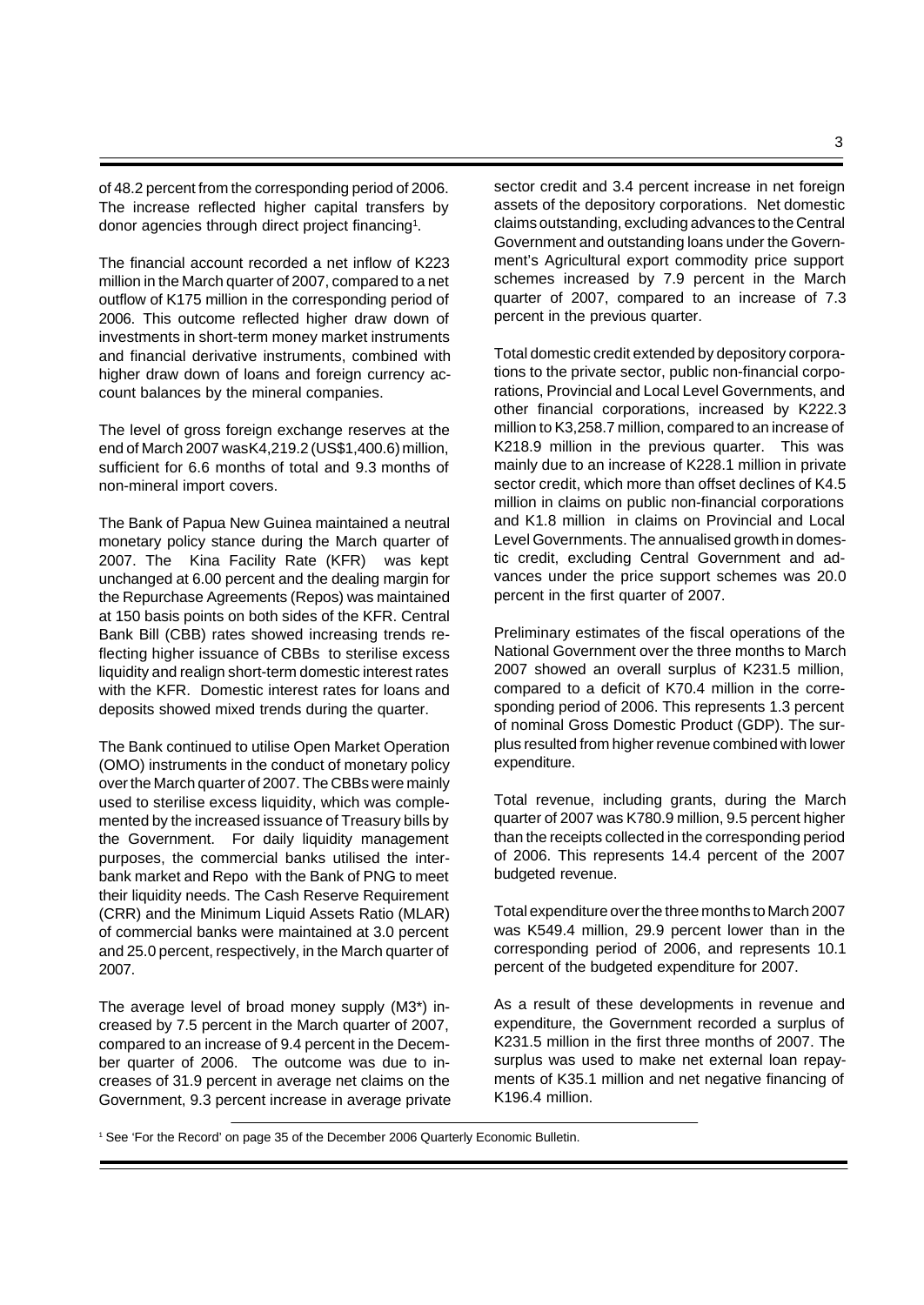# **2. INTERNATIONAL DEVELOPMENTS**

The world economy experienced strong growth in 2006 and is projected to continue in 2007 but at a moderate pace. The latest International Monetary Fund's (IMF) forecast made in April 2007 is for real Gross Domestic Product (GDP) to grow by 4.9 percent in 2007, compared to 5.4 percent in 2006. Growth in Europe, Japan, China, India and the other emerging economies are expected to remain strong in 2007. Weaker growth is expected for the major industrialised countries mainly reflecting a slow down in the United States (US). Nevertheless, concerns remain that the slump in the US housing market could intensify with likely spill over to other countries.

International commodity prices fluctuated but remained high in the first quarter of 2007, though the upward momentum of most commodities has slowed down since reaching record levels in 2006. Over the March quarter of 2007, developments in commodity prices was led by increases in metal prices, including gold (17 percent), copper (20 percent), lead (44 percent), nickel (178 percent), and zinc (54 percent) reflecting surge in demand for steel and automotive production, especially in China. Uranium price also rose by 71 percent, attributed mainly to the revival of interest in nuclear energy. Oil prices, however, after reaching a record high of US\$78 a barrel in 2006, fell to US\$50 a barrel and rebounded to almost US\$70 a barrel in late March 2007. The prices recovered due to strengthening of global demand, further oil production cuts by the Organisation for Petroleum Exporting Countries (OPEC), geo-political tensions in the Middle East and declining inventories in the Organisation for Economic Cooperation and Development (OECD) member countries.

In January, business and political leaders and other delegates from around the world attended the World Economic Forum (WEF) in Davos, Switzerland. Trade Ministers at the forum discussed among other issues the revival of the Doha Round of Trade Negotiations, which was effectively endorsed by the World Trade Organisation (WTO). This resulted from a closer bilateral engagement between the US and European Union (EU) in recent months, after concerns were raised by developing and emerging countries, especially India on the unconceded efforts by the EU and US to resume trade negotiations. The revival of the Doha Round would contribute to multilateral trade reforms and

improve existing trade rules to reduce the risk of protectionism.

In February, the IMF and Bruegel, a Brussels-based think-tank held a two day conference to review the progress towards a more integrated financial system in the Euro zone. It was agreed that whilst much has been achieved there was still the need to accelerate financial integration, improve economic and regulatory issues, including Europe's crisis prevention, management, and resolution framework.

In March, the Finance Ministers from the Group of Eight (G8) major industrialised countries for the first time, met with their counterparts from the developing countries represented by Brazil, China, India, Mexico and South Africa and other organisations including OECD, African Union (AU), African Development Bank (ADB), East African Community (EAC), Economic Community of West African States (ECOWAS), Intergovernmental Authority on Development (IGAD) and the Southern African Development Community (SADC) in Berlin, Germany to discuss development policy issues. The meeting signalled the G8's desire to work in partnership with developing countries and relevant development agencies to find answers to the challenges for sustainable economic growth. The main issue was the level of assistance the G8 is willing to contribute towards the achievement of the Millennium Development Goals and sustainable growth. Specific issues discussed relate to investment in Africa, health, climate change, gender and empowering women, global partnerships, peace and security, regional integration and economic cooperation and improving official development assistance.

In the US, real GDP grew by 2.1 percent over the year to March 2007, compared to 3.5 percent over the same period in 2006. The slow down in economic activity was a result of the slump in the housing market and a decline in corporate investments in plant and equipment. The growth was due to strong consumer demand reflecting improvements in the labour market and declines in fuel prices, which resulted in a higher household spending. The IMF forecast is for GDP to grow by 2.2 percent in 2007.

Industrial production increased by 2.3 percent over the year to March 2007, compared to an increase of 3.6 percent over the corresponding period of 2006. The Institute of Supply Management's Purchasing Managers' Index (PMI) recorded 49.3 in January, 52.3 in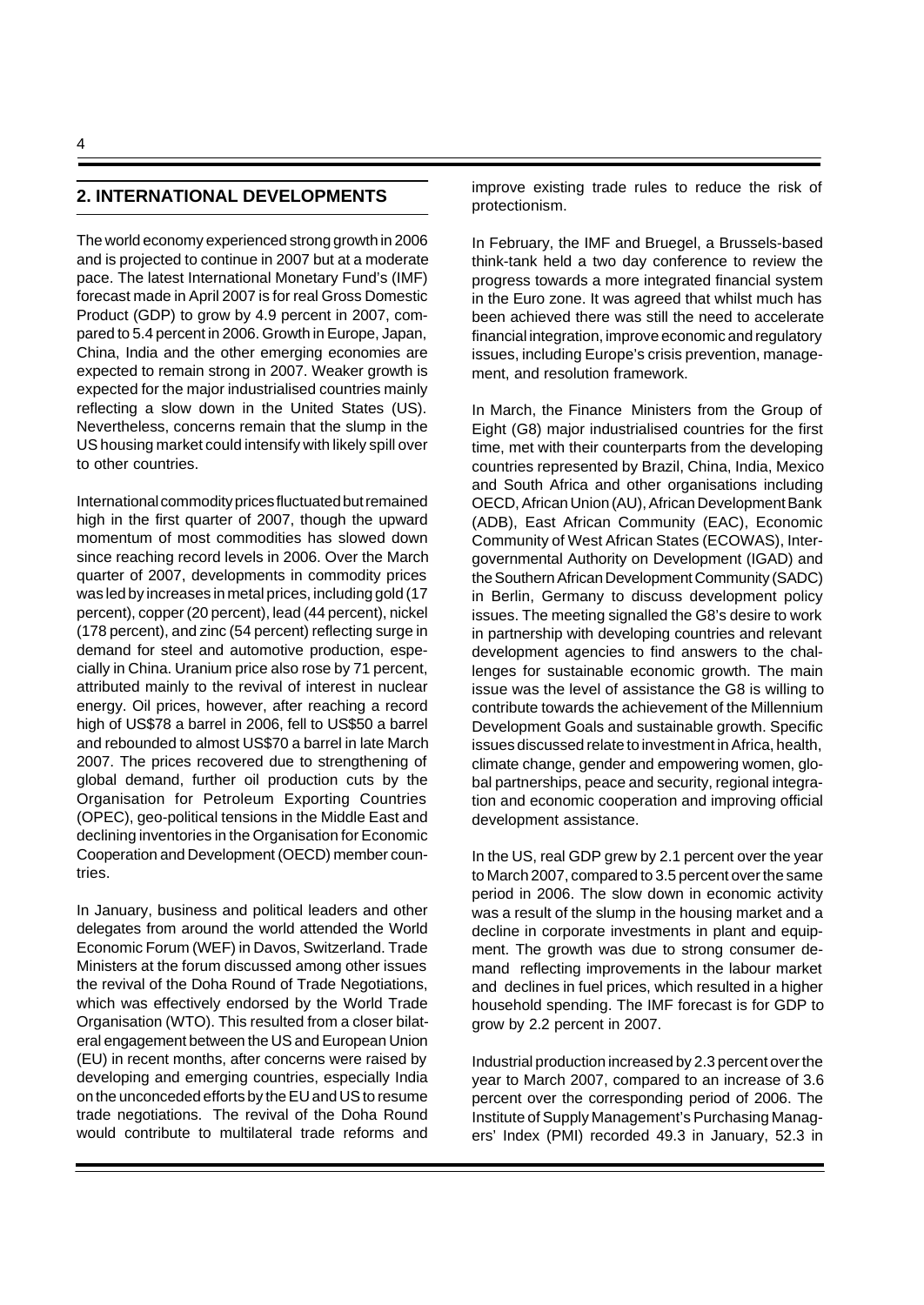February and 50.9 in March 2007. An index rating of over 50 indicates an expansion in the manufacturing sector. Retail sales increased by 3.3 percent over the year to March 2007, compared to 6.2 percent over the same period in 2006. The level of unemployment declined to 4.4 percent in March 2007, compared to 4.7 percent in March 2006. Industries which reported growth in employment were apparel, leather and allied products, transportation equipment, chemical products, miscellaneous manufacturing and construction.

Consumer prices rose by 2.8 percent over the year to March 2007, compared to 3.4 percent over the corresponding period of 2006. Broad money supply increased by 6.1 percent over the year to March 2007, compared to 4.7 percent over the same period in 2006. With inflationary pressures easing in the first quarter of 2007, the US Federal Reserve Board kept the federal funds rate at 5.25 percent.

The trade deficit was US\$827.2 billion over the year to March 2007, compared to a deficit of US\$782.1 billion over the corresponding period of 2006. The increase in the deficit was due to higher imports combined with lower exports.

In Japan, the economy continued to expand moderately in the first quarter of 2007. Real GDP grew by 2.0 percent in the year to March 2007, compared to 3.0 percent over the same period in 2006. The growth was due to increased exports and fixed investment, high corporate profits, moderate rise in household income, and strong private consumption. Housing investment has also increased moderately. The IMF forecast is for GDP to grow by 1.9 percent in 2007.

Industrial production increased by 1.6 percent over the year to March 2007, compared to an increase of 3.1 percent over the corresponding period of 2006. Retail sales increased by 1.6 percent in the year to March 2007, compared to 3.1 percent in the corresponding period of 2006. The unemployment rate was 4.0 percent in March 2007, compared to 4.1 percent in March 2006.

Consumer prices declined by 0.1 percent over the year to March 2007, compared to an increase of 0.3 percent over the same period in 2006. Core consumer prices, excluding fresh food but including energy, fell by 0.3 percent over the year to March 2007. Broad money supply increased by 1.1 percent over the year to March 2007, compared to 1.5 percent in the same period in

2006. With declines in inflation, the Bank of Japan maintained its call rate at 0.25 percent.

The current account surplus was US\$181.5 billion over the year to March 2007, compared to a surplus of US\$166.7 billion over the corresponding period of 2006. The surplus was due to higher exports to Europe and the rest of Asia.

In the Euro Area, real GDP grew by 3.1 percent over the year to March 2007, compared to 2.0 percent in the same period in 2006. The growth in the Euro Area was broad-based across all member countries led by strong growth in Germany.The European Central Bank (ECB) continued to raise interest rates, increasing the Euro Refinancing Rate to 3.75 percent in March 2007 from 3.50 percent in December 2006, attributed to a higher inflation forecast reflecting the increase in oil prices. The increases caused concerns among member countries that the tight monetary policy might threaten economic recovery in the single currency zone.

Industrial production rose by 3.7 percent over the year to March 2007, compared to 3.8 percent in the same period in 2006. Retail sales increased by 2.6 percent over the year to March 2007, compared to an increase of 0.6 percent over the corresponding period of 2006. The unemployment rate declined to 7.2 percent in March 2007, from 8.1 percent in March 2006, reflecting improved business confidence and increased investment by the private sector.

Consumer prices increased by 1.9 percent over the year to March 2007, compared to an increase of 2.2 percent over the corresponding period of 2006. Broad money supply increased by 10.9 percent over the year to March 2007, compared to an increase of 1.5 percent over the corresponding period of 2006.

The current account deficit was US\$12.5 billion over the year to March 2007, compared to US\$41.4 billion in the same period in 2006.

In Germany, real GDP grew by 3.6 percent over the year to March 2007, compared to 1.6 percent over the same period in 2006. The growth was associated with higher demand for industrial goods, strong consumer spending, and higher export growth and investment. The IMF forecast is for GDP to grow by 1.8 percent in 2007.

Industrial production grew by 7.7 percent over the year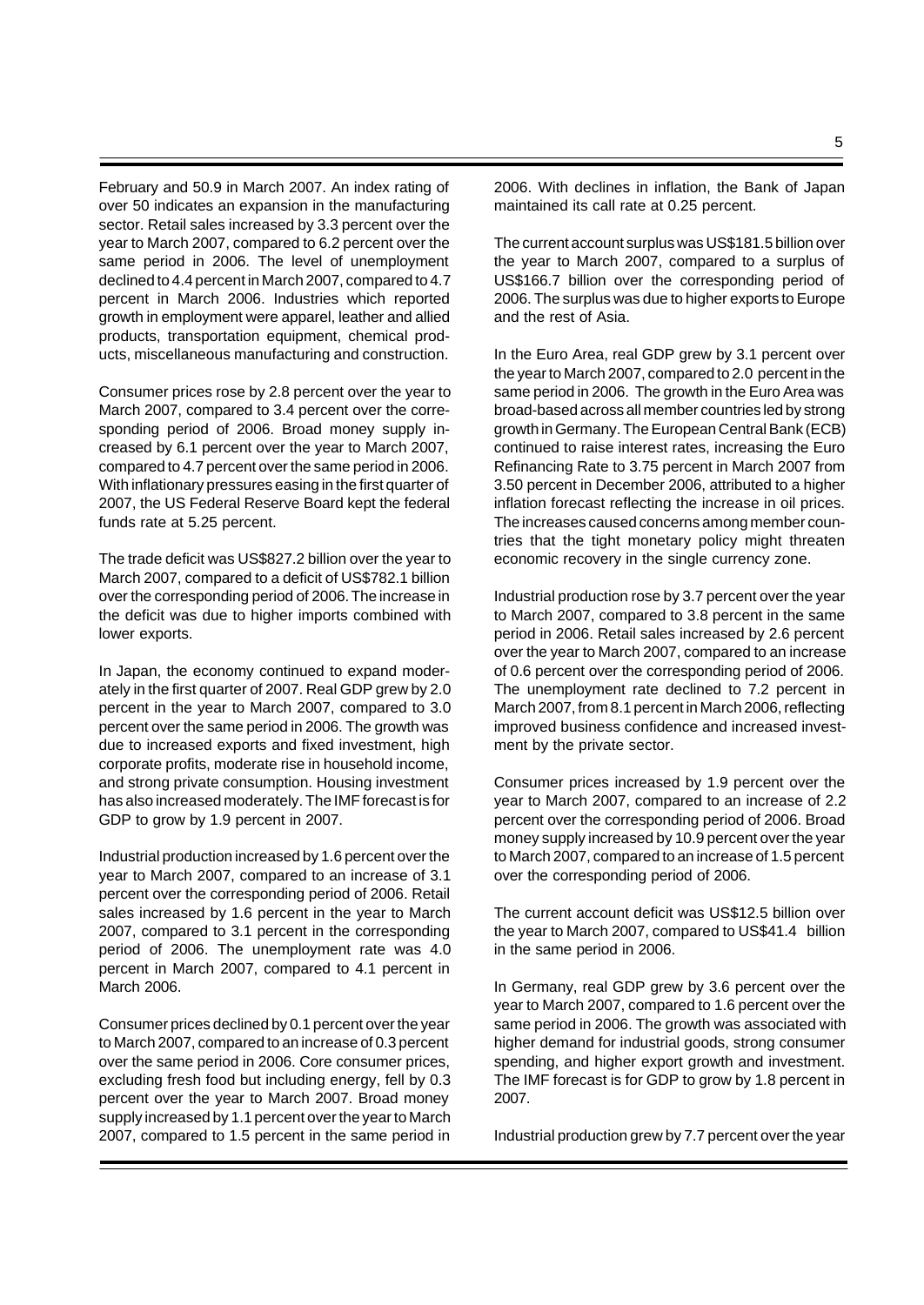to March 2007, compared to 3.9 percent over the same period of 2006. New orders have increased by 2.4 percent in March 2007. Retail sales rose by 0.6 percent over the year to March 2007, compared to a decline of 1.2 percent over the same period in 2006. The unemployment rate fell to 9.2 percent in March 2007 from 11.4 percent in March 2006, reflecting the pick up in economic activity.

Consumer prices rose by 1.9 percent over the year to March 2007, the same as in the corresponding period of 2006.

The current account surplus was US\$165.0 billion over the year to March 2007, compared to US\$108.4 billion over the same period in 2006, as a result of strong export performance.

In the United Kingdom (UK), real GDP grew by 2.8 percent over the year to March 2007, compared to 2.2 percent over the year to March 2006, mainly due to buoyant domestic demand. Business investment was stronger than expected, while consumer spending was volatile. The IMF forecast is for GDP to grow by 2.8 percent in 2007.

Industrial production declined by 0.2 percent over the year to March 2007, compared to an increase of 0.3 percent over the same period in 2006. Retail sales rose by 4.8 percent over the year to March 2007, compared to 2.6 percent in the same period in 2006 reflecting high consumer demand. The unemployment rate was 5.5 percent in March 2007, compared to 5.2 percent in March 2006. Strong labour force growth, due to high immigration, outstripped employment growth and pushed the unemployment rate higher.

Consumer prices rose by 3.1 percent over the year to March 2007, compared to an increase of 1.8 percent over the same period in 2006. The outcome was due to the increase in prices of oil, gas and electricity combined with higher prices of imports. Broad money supply increased by 12.8 percent over the year to March 2007, compared to 12.4 percent over the same period in 2006. With limited spare capacity, businesses passed on price increases resulting in higher domestic inflation exceeding the inflation target of 2.0 percent set by the Bank of England. As a result, the Bank of England raised its benchmark Repo Rate by 0.25 percentage points to 5.25 percent in January 2007.

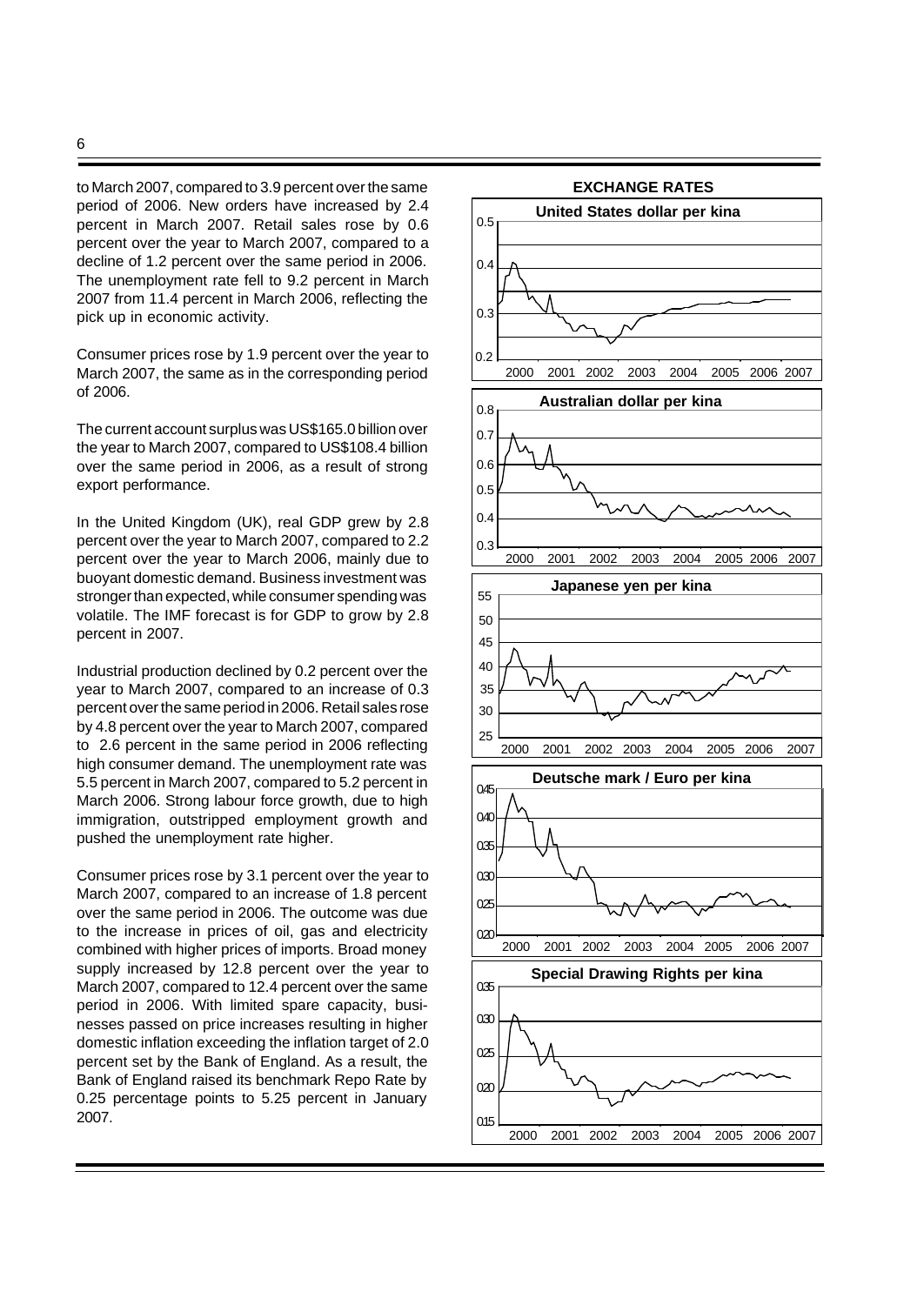The trade deficit was US\$157.6 billion over the year to March 2007, compared to a deficit of US\$123.0 billion over the same period in 2006.

In Australia, real GDP grew by 3.8 percent in the year to March 2007, compared to 3.1 percent in the same period of 2006. The increase was associated with strong exports, high domestic demand supported by increased corporate earnings, tight labour market and strong growth in real wages. The IMF forecast is for GDP to grow by 2.6 percent in 2007.

Industrial production increased by 3.7 percent over the year to December 2007, compared to a decrease of 1.0 percent in the same period in 2006, reflecting higher demand for industrial goods. Retail sales increased by 4.8 percent over the year to March 2007, compared to an increase of 2.6 percent over the same period in 2006. The increase was due to pick up in consumer spending reflecting rising household wealth and higher level of consumer confidence. The level of private business investment remained high and resulted in strong growth in the capital stock. Whilst the unemployment rate fell from 5.2 percent in March 2006 to 4.5 percent in March 2007, skill shortages however, remained a major constraint to growth.

Consumer prices increased by 2.4 percent over the year to March 2007, compared to 3.0 percent over the same period in 2006. The increase was mainly due to higher prices of fruit, furniture, overseas holiday travel and accommodation, audio visual and computer equipment and cheaper imports. The Reserve Bank of Australia maintained its cash rate at 6.25 percent in the first quarter of 2007, its highest level in six years.

The current account deficit was US\$43.8 billion over the year to March 2007, compared to a deficit of US\$40.6 billion over the year to March 2006.

During the March quarter of 2007, the US dollar depreciated against the Japanese yen, Euro, pound sterling and the Australian dollar. The quarterly average US dollar exchange rate depreciated by almost 2.0 percent against the Australian dollar, 2.0 percent against pound sterling, 1.6 percent against the Euro and 1.4 percent against the yen. The depreciation was mainly associated with the down turn in the US housing market, and large US budget and current account deficits.

In the March quarter of 2007, the daily average kina

exchange rate depreciated slightly against the US dollar, pound sterling and the Australian dollar but appreciated against the yen. The average kina exchange rate depreciated by 0.3 percent against the US dollar to 33.00 US cents, 2.3 percent against the Australian dollar to 42.00 cents, 2.3 percent against pound sterling and appreciated against the yen by 1.1 percent. These movements resulted in the quarterly average Trade Weighted Index (TWI) depreciating by 1.3 percent during the March quarter.

# **3. EMPLOYMENT**

According to the Bank's Employment Index, the level of employment in the formal private sector, excluding the mineral sector increased by 4.1 percent in the March quarter of 2007, compared to an increase of 3.7 percent in the December quarter of 2006. Employment levels increased in all regions and in all sectors, except for the financial/business and other sectors. Over the year to March 2007, the level of employment excluding the mineral sector increased by 9.9 percent compared to 8.6 percent over the year to December 2006.

In the agriculture/forestry/fisheries sector, the level of employment grew by 8.9 percent in the March quarter of 2007, compared to an increase of 3.6 percent in the December quarter of 2006. In the agriculture subsector, the increase was mainly associated with the start of the coffee season, pick up in sugar production and the establishment of a new palm oil operation in Ramu, Madang. In the forestry sub-sector, the increase reflected the expansion into new logging sites. In the fisheries sub-sector, the increase was a result of the commencement of a new tuna loining operation in Lae and increased capacity and production by another fishing company in Madang. Over the year to March 2007, the level of employment increased by 9.5 percent.

In the building and construction sector, the level of employment increased by 5.4 percent in the March quarter of 2007, compared to an increase of 2.0 percent in the December quarter of 2006. The increase was mainly due to Government and donor funded projects including the maintenance of the Highlands highway combined with increased building construction activity by the private sector. Over the year to March 2007, the level of employment increased by 23.1 percent.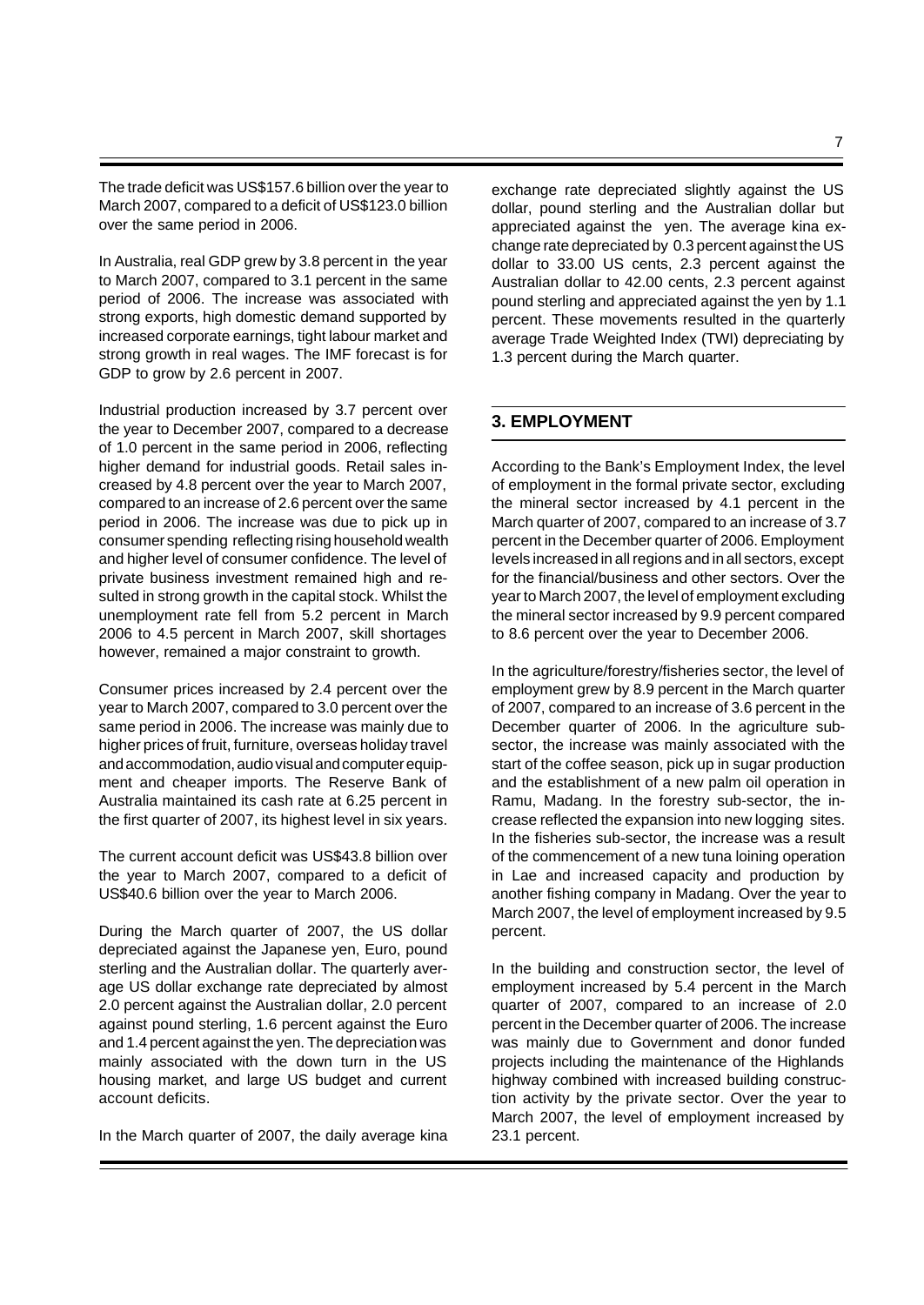In the manufacturing sector, the level of employment increased by 1.4 percent in the March quarter of 2007, compared to an increase of 2.9 percent in the December quarter of 2006. The increase was due to the recruitment of casual staff to increase production and stock levels as well as increase marketing and distribution of products. Over the year to March 2007, the level of employment increased by 4.9 percent.

In the retail/wholesale sector, the level of employment increased by 5.6 percent in the March quarter of 2007, compared to an increase of 8.9 percent in the December quarter of 2006. The increase was associated with high demand that continued from the festive season reflecting the start of the coffee season, combined with expansion of operations in both existing and new locations. Over the year to March 2007, the level of employment increased by 16.2 percent.

In the transportation sector, the level of employment increased by 4.0 percent in the March quarter of 2007, compared to an increase of 1.5 percent in the December quarter of 2006. The increase mainly reflected higher demand for passenger travel and increased transportation of general cargo and materials and equipment for construction activities. Over the year to March 2007, the level of employment increased by 10.5 percent.

In the financial/business and other services sector, the level of employment declined by 4.2 percent in the March quarter of 2007, compared to an increase of 0.7 percent in the December quarter of 2006. The decrease in the hotel and catering and other services sub-sectors more than offset the increase in the finance and insurance sub-sector. In the hotel and catering and other services sub-sectors, the decrease reflected the reduction in casual employees. Over the year to March 2007, the level of employment grew by 4.6 percent.

The level of employment increased in all regions. In the Islands region, employment grew moderately by 2.5 percent in the March quarter of 2007, compared to an increase of 10.3 percent in the December quarter of 2006. The increase was due to higher employment in the agriculture/forestry/fisheries, building and construction, retail/wholesale and financial/business and other services sectors. In the agriculture/forestry/ fisheries sector, the increase was associated with the



harvesting of palm oil and expansion of operations into new logging sites. In the building and construction sector, the growth in employment was mainly due to the construction activity at the Simberi gold mine, while the increase in the retail/wholesale sector was due to higher demand and expansion of operations. The increase in employment in the financial/business and other services sector was associated with the expansion and improvement of hotel facilities and higher guest turnover. Over the year to March 2007, the level of employment grew by 13.4 percent.

In the Momase region (excluding Morobe), the level of employment increased by 1.4 percent in the March quarter of 2007, compared to 6.5 percent in the December quarter of 2006. Higher employment was recorded in the agriculture/forestry/fisheries and financial/business and other services sectors. In the agriculture/forestry/fisheries sector, the growth was mainly associated with the pick up in the sugar production and the establishment of a new palm oil operation in Ramu, Madang. In the financial/business and other services sector, the increase was due to the recruitment of additional guards for a new contract awarded to a security company. Over the year to March 2007, the level of employment grew by 8.4 percent.

In Morobe, the level of employment increased by 4.1 percent in the March quarter of 2007, compared to an increase of 4.7 percent in the December quarter of 2006. Higher employment was recorded in the building and construction and agriculture/forestry/fisheries sectors. The growth in the building and construction sector was associated with the rehabilitation of the main wharf and maintenance of roads in Lae. In the

<sup>2</sup> The dotted vertical line indicates a break in series from 2002. See 'For the Record' in the March 2003 QEB on page 31 and the September 2005 QEB on page 29.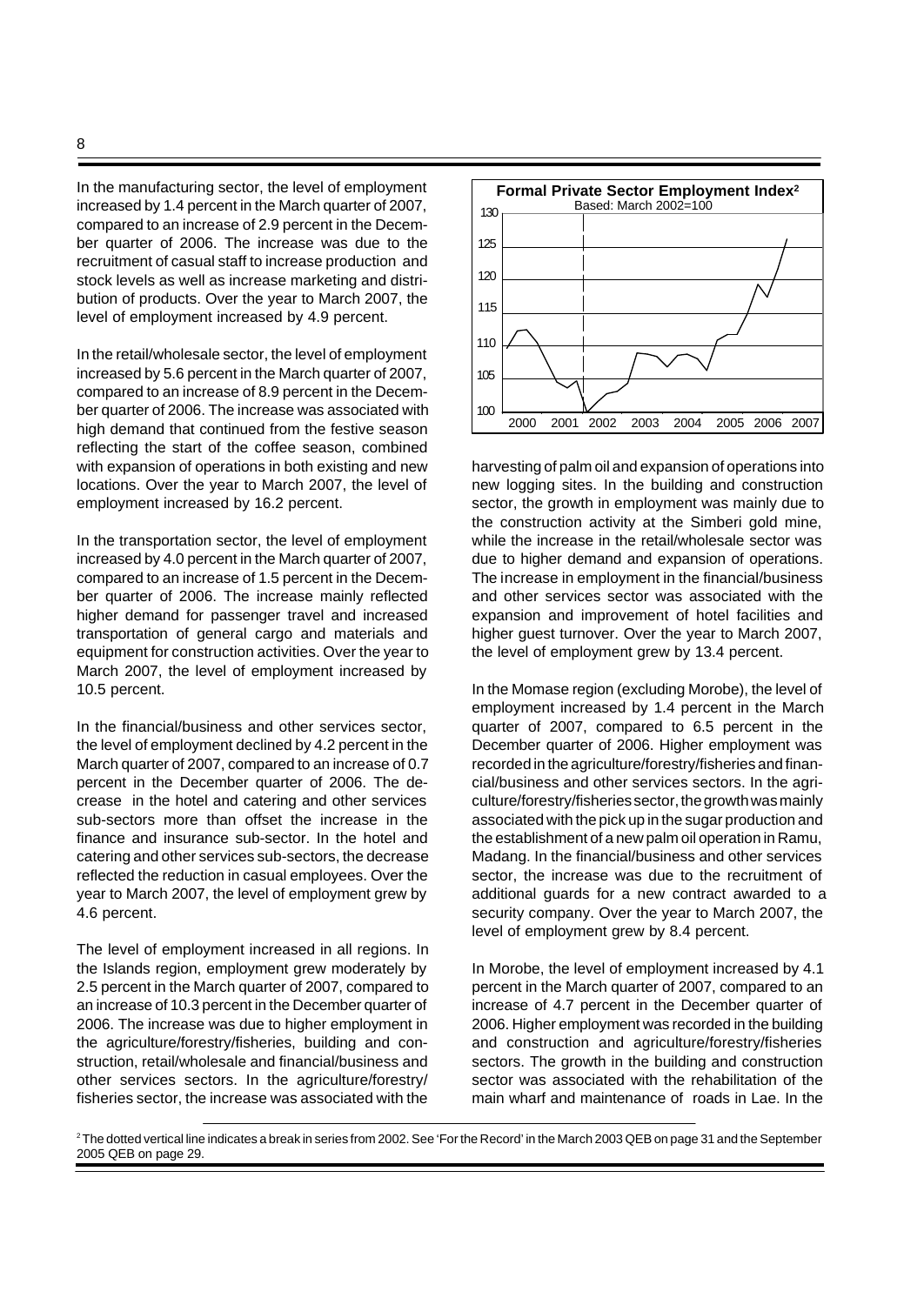agriculture/forestry/fisheries sector, the increase was due to the commencement of a new tuna loining operation in Lae. Over the year to March 2007, the level of employment grew by 12.2 percent.

In NCD, the level of employment increased by 5.0 percent in the March quarter of 2007, compared to an increase of 2.5 percent in the December quarter of 2006. The retail/wholesale, transportation and financial/business and other services sectors experienced higher growth. The increase in the retail/wholesale sector was due to expansion of operations by companies reflecting opening of new shops and branches. In the transportation sector, the growth reflected the recruitment of permanent staff by airlines to meet high demand for passenger travel. Employment in the financial/business and other services sector increased slightly reflecting the hiring of casual employees and security guards . Over the year to March 2007, the level of employment grew by 10.8 percent.

In the Southern region, the level of employment increased by 0.7 percent in the March quarter of 2007, compared to an increase of 0.4 percent in the December quarter of 2006. The increase was due to a higher crop production in the agriculture/forestry/fisheries sector, commencement of new projects in the construction sector and expansion of operations by hotels. Over the year to March 2007, the level of employment grew by 5.4 percent.

In the Highlands region, the level of employment increased by 9.0 percent in the March quarter of 2007, compared to a decline of 4.1 percent in the December quarter of 2006. Higher employment was recorded in the manufacturing, agriculture and building and construction sectors, mainly reflecting the start of the coffee harvest season and maintenance of the highlands highway. Over the year to March 2007, the level of employment increased by 9.1 percent.

# **4. CONSUMER PRICE INDEX**

The headline inflation rate, as measured by the Consumer Price Index (CPI), was 0.1 percent in the March quarter of 2007, compared to 0.3 percent in the December quarter of 2006. The increase was due to higher prices in the 'Food', 'Rents, Council charges, Fuel/Power', 'Transport and Communication' and the 'Miscellaneous' expenditure groups. By region, all

urban areas, except Lae and Rabaul, recorded higher prices. The annual headline inflation rate was 4.5 percent in the March quarter of 2007, compared to 1.3 percent in the December quarter of 2006.

The CPI for the 'Food' expenditure group increased by 2.6 percent, compared to a decline of 6.6 percent in the December quarter of 2006. The increase was due to higher prices for cereals, and meat and fish which increased by 8.2 percent and 8.1 percent respectively, offsetting declines in the price of fruits and vegetables. This group contributed 1.1 percentage points to the overall movement in the CPI. The increase in prices was also associated with measurement errors reflecting the substitution of highly priced items, namely coffee and butter.

The CPI for the 'Rents, Council charges, Fuel/Power' expenditure group increased by 9.7 percent in the March quarter of 2007, compared to a decrease of 10.7 percent in the December quarter of 2006. The increase was mainly due to higher prices for council charges, water, sewerage and garbage which increased by 6.7 percent and fuel/power which increased by 15.7 percent. The group contributed 0.7 percentage points to the overall movement in the CPI.

The CPI for the 'Transport and communication' expenditure group increased by 1.1 percent in the March quarter of 2007, compared to an increase of 20.6 percent in the December quarter of 2006. The increase was mainly due to higher prices of motor vehicles, air fares and PMV fares. The group contributed 0.1 percentage points to the overall movement in the CPI.

The CPI for the 'Miscellaneous' expenditure group increased by 6.7 percent in the March quarter of 2007, compared to 2.1 percent in the December quarter of 2006. The increase reflected higher prices for entertainment and cultural activities and other goods. The group contributed 0.5 percentage points to the overall movement in the CPI.

The CPI for the 'Drinks, tobacco and betelnut' expenditure group, declined by 6.6 percent in the March quarter of 2007, compared to a decline of 2.7 percent in the December quarter of 2006. The decline was associated with falls in the prices of 'alcoholic drinks', 'cigarettes and tobacco,' and 'betelnut' which fell by 4.1, 16.8 and 17.5 percent respectively. The decline was also due to measurement errors following the replacement of cigarettes and aerated water combined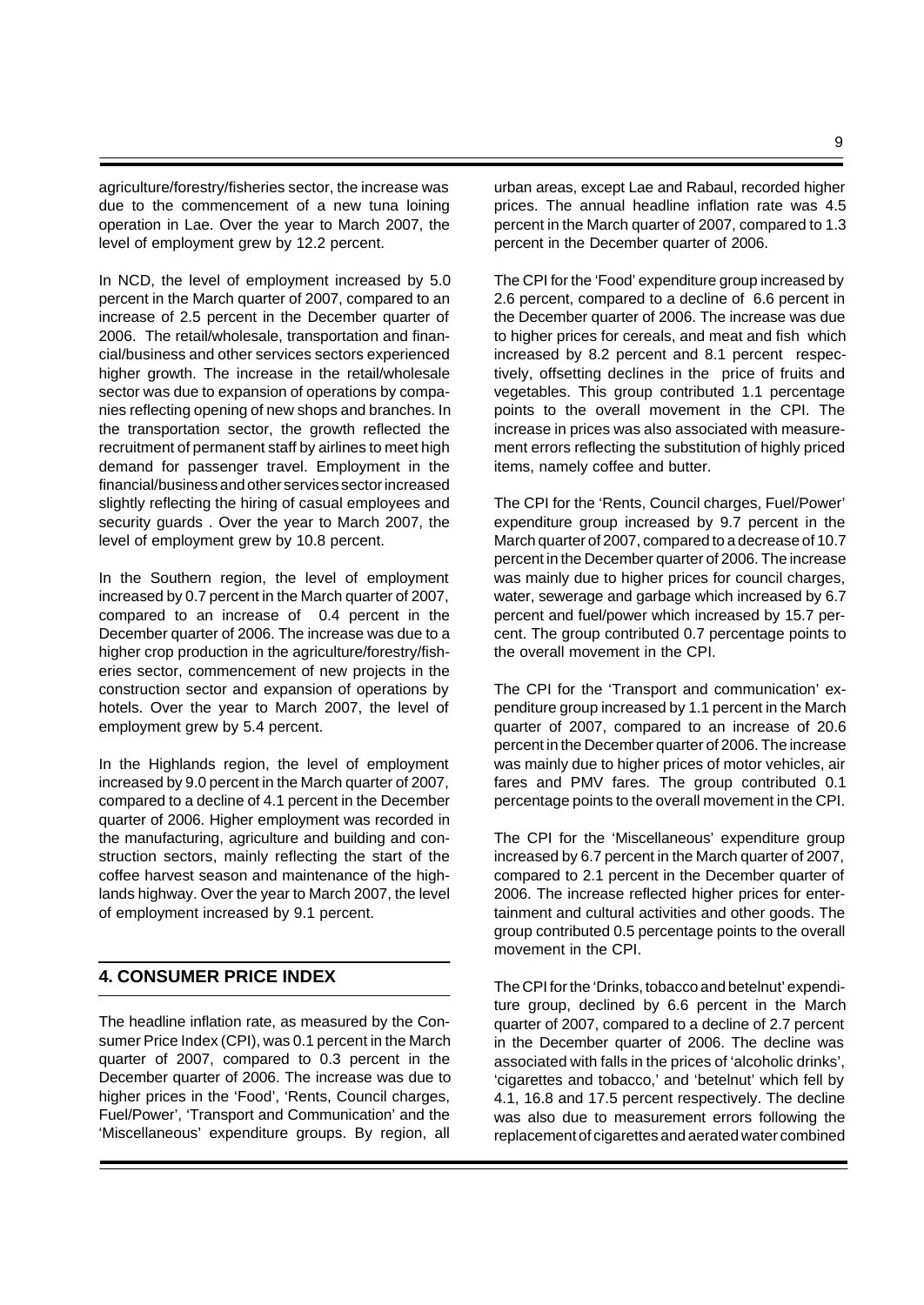



with technical errors in the calculation of tobacco prices in the previous quarter. The group contributed negative 1.3 percentage points to the overall movement in the CPI.

The CPI for the 'Clothing and footwear' expenditure group declined by 1.6 percent in the March quarter of 2007, compared to an increase of 8.4 percent in the December quarter of 2006. This was due to a fall in the prices of women's and girl's clothing by 13.2 percent, compared to an increase of 29.1 percent in the December quarter of 2006. The group contributed negative 0.1 percentage points to the overall movement in the CPI.

The CPI for the 'Household equipment and operations' expenditure group declined by 5.8 percent, compared to a decline of 2.9 percent in the December quarter of 2006. The decline was attributed to falls in the durable, non-durable and semi-durable sub-groups. The group contributed negative 0.3 percentage points to the overall movement in the CPI.

By urban areas, all surveyed centres, except Lae and Rabaul, recorded increases in the March quarter of 2007. In Port Moresby, prices increased by 2.1 percent in the March quarter of 2007, compared to an increase of 3.1 percent in the December quarter of 2006. In Goroka, prices increased by 2.3 percent in the March quarter of 2007, following a decline of 14.1 percent in the December quarter of 2006. In Madang, prices increased by 1.6 percent in the March quarter of 2007, compared to a decline of 2.9 percent in the December quarter of 2006. Prices in Lae and Rabaul fell by 5.1 percent and 1.9 percent in the March quarter of 2007, following increases of 4.4 and 0.5 percent, respectively in the December quarter of 2006.

In Port Moresby, higher prices in the 'Food', 'Drinks, tobacco and betelnut', 'Rents, council charges, fuel/ power' and 'Transport and communication' expenditure groups resulted in the increase. In Goroka, prices increased in all expenditure groups except the 'Drinks, tobacco and betelnut' and 'Household equipment and operations' expenditure groups, and contributed 0.3 percentage points to the overall increase. In Madang, prices increased in all expenditure groups, except 'Drinks, tobacco and betelnut' and contributed 0.2 percentage points to the overall CPI movement. In Lae, lower prices in the 'Drinks, tobacco and betelnut', and 'Transport and communication' expenditure groups contributed to the decline. In Rabaul, lower prices in 'Drinks, tobacco and betelnut', 'Household equipment and operation' and 'Transport and communication' expenditure groups resulted in the decline.

Both underlying inflation measures increased significantly in the March quarter of 2007. Quarterly exclusion-based inflation measure was 5.3 percent in the March quarter of 2007, compared to 1.8 percent in the December quarter of 2006. Annual exclusion-based inflation was 6.9 percent in March 2007, compared to 2.9 percent in December 2006. Quarterly trimmed mean inflation was 5.6 percent in the March quarter of 2007, compared to a decline of 0.7 percent in the December quarter of 2006. Annual trimmed mean inflation was 6.0 percent in March 2007, compared to 0.4 percent in December 2006. The higher underlying inflation outcomes were mainly due to the depreciation of the kina against the Australian dollar, increase in foreign inflation of PNG's main trading partners and the lagged effect of fuel price increases as companies passed on the cost to consumers.

# **5. EXPORT COMMODITIES REVIEW**

The total value of merchandise exports in the March quarter of 2007 was K2,835 million, an increase of 1.5 percent from the corresponding quarter of 2006. Higher export values were recorded for copper, palm oil, copra oil, tea, rubber, other forestry and refined petroleum products, which more than offset declines in the values of coffee, cocoa, copra, logs, marine, gold and crude oil exports.Mineral export receipts, excluding crude oil were K1,547.2 million and accounted for 54.6 percent of total merchandise exports in the March quarter of 2007, compared to 52.4 percent in the corresponding quarter of 2006. Crude oil exports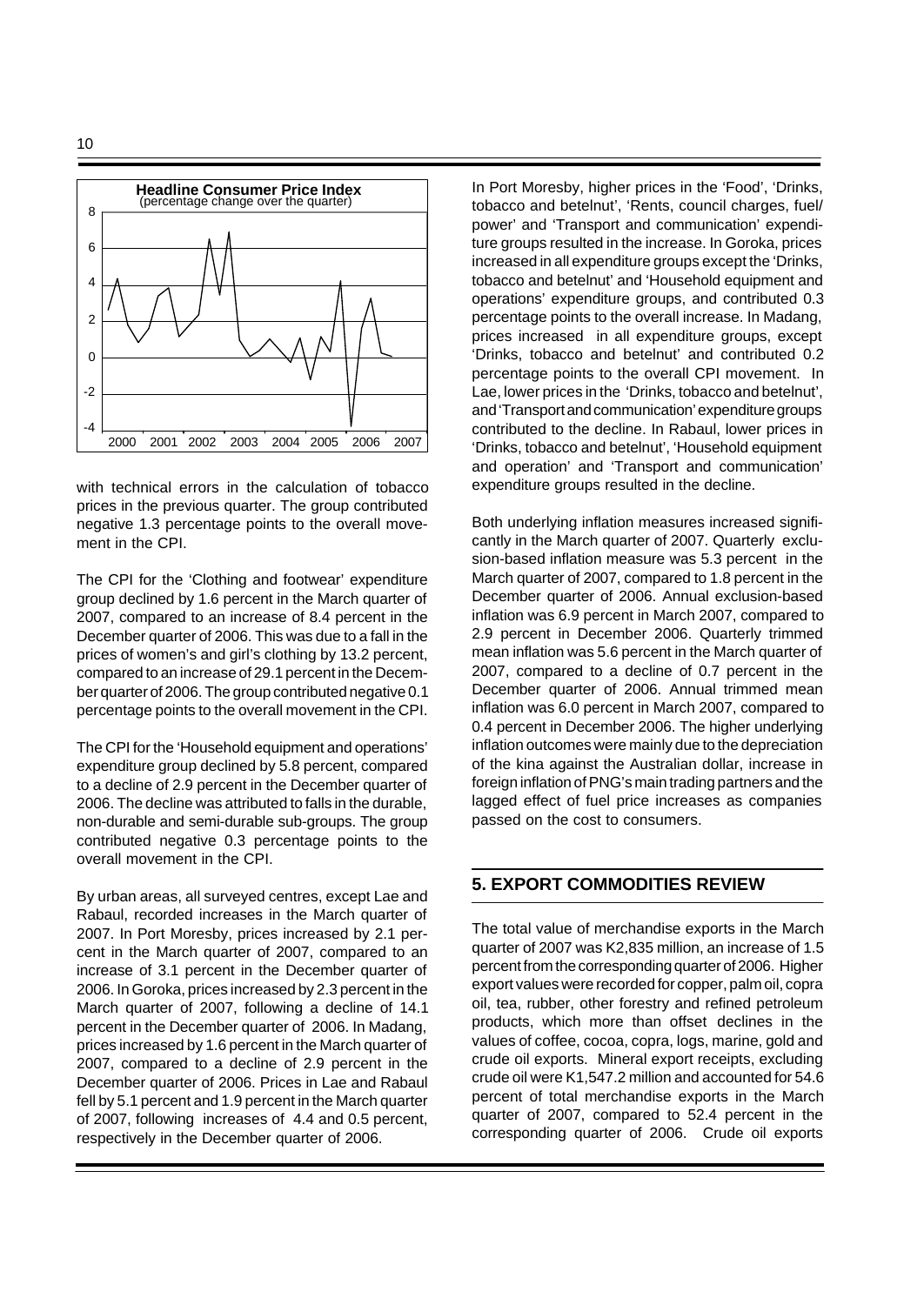totalled K637.8 million and accounted for 22.5 percent of total merchandise exports in the March quarter of 2007, compared to 27.2 percent in the corresponding quarter of 2006.

The export value of agricultural, marine products and other non-mineral exports, excluding forestry and refined petroleum products was K330.5 million and accounted for 11.7 percent of total merchandise exports in the March quarter of 2007, compared to 11.6 percent in the corresponding quarter of 2006. Forestry product exports were K127.1 million and accounted for 4.5 percent of total merchandise exports in the March quarter of 2007, compared to 4.4 percent in the corresponding quarter of 2006. Refined petroleum product exports were K192.4 million and accounted for 6.8 percent of total merchandise exports in the March quarter of 2007, compared to 4.5 percent in the corresponding quarter of 2006.

The weighted average kina price of Papua New Guinea's exports increased by 11.5 percent in the March quarter of 2007, compared to the corresponding quarter of 2006. There was a 9.6 percent increase in the weighted average kina price of mineral exports, reflecting higher prices of copper and gold. For the agricultural, forestry and marine product exports, the weighted average kina price increased by 23.3 percent and was attributed to higher prices of coffee, cocoa, palm oil, copra oil, tea, rubber and log exports, which more than offset the decline in the prices of copra and marine products. The higher kina export prices reflected increased international prices during the March quarter of 2007, compared to the corresponding quarter of 2006. Excluding logs, the weighted average price of agricultural and marine product exports increased by 27.0 percent in the March quarter of 2007, compared to the corresponding quarter in 2006.

#### **Mineral Exports**

Total mineral export receipts were K2,185.0 million in the March quarter of 2007, a decline of 1.6 percent from the corresponding quarter of 2006. The decline was due to lower export volumes of copper, crude oil and gold, which more than offset higher kina prices for gold and copper.

Gold export volumes were 12.5 tonnes in the March quarter of 2007, a decline of 14.4 percent from the corresponding quarter of 2006. The decline was mainly due to production of lower ore grades at the Ok Tedi,

Porgera, Tolukuma and Kainantu gold mines**,** which more than offset higher production from the Lihir mine. The average f.o.b. price received for Papua New Guinea's gold exports was K60.3 million per tonne during the March quarter of 2007, an increase of 12.3 percent from the corresponding quarter of 2006. This was mainly attributed to higher international prices. The average gold price at the London Metal Exchange increased by 17.8 percent to US\$649 per fine ounce in the March quarter of 2007, compared to the corresponding quarter of 2006. The increase was due to higher demand for both jewellery and gold based investment in response to increased volatility of prices in the equity markets. The decline in export volume more than offset the higher export price, resulting in export receipts of K753.2 million, a decline of 4.0 percent from the corresponding quarter of 2006.

Copper export volumes were 43.3 thousand tonnes in the March quarter of 2007, a decline of 7.1 percent from the corresponding quarter of 2006**.** The decline was due to production of lower ore grades. The average f.o.b. price of Papua New Guinea's copper exports was K17,968 per tonne in the March quarter of 2007, an increase of 25.1 percent from the corresponding quarter of 2006. The increase in international prices reflected continued strong demand from Asia, particularly China and India, two of the major copperconsuming countries. The increase in export price more than offset the decline in export volume, resulting in export receipts of K778.0 million, an increase of 16.2 percent from the corresponding quarter of 2006.

Crude oil export volumes were 3,580.4 thousand barrels in the March quarter of 2007, a decline of 9.8 percent from the corresponding quarter of 2006. The decline was due to the shutdown of operations at the Kutubu and Agogo production facilities for maintenance. The average export price of crude oil was K178 per barrel in the March quarter of 2007, a decline of 6.8 percent from the corresponding quarter of 2006, due to lower international prices. The decline in international prices during the quarter resulted from higher holdings of crude oil stocks in the United States for domestic consumption. The combined declines in export price and volume resulted in export receipts of K637.8 million, a decline of 15.9 percent from the corresponding quarter of 2006.

Export receipts of refined petroleum products from the Napanapa Oil Refinery increased by 54.7 percent to K192.4 million in the March quarter of 2007, compared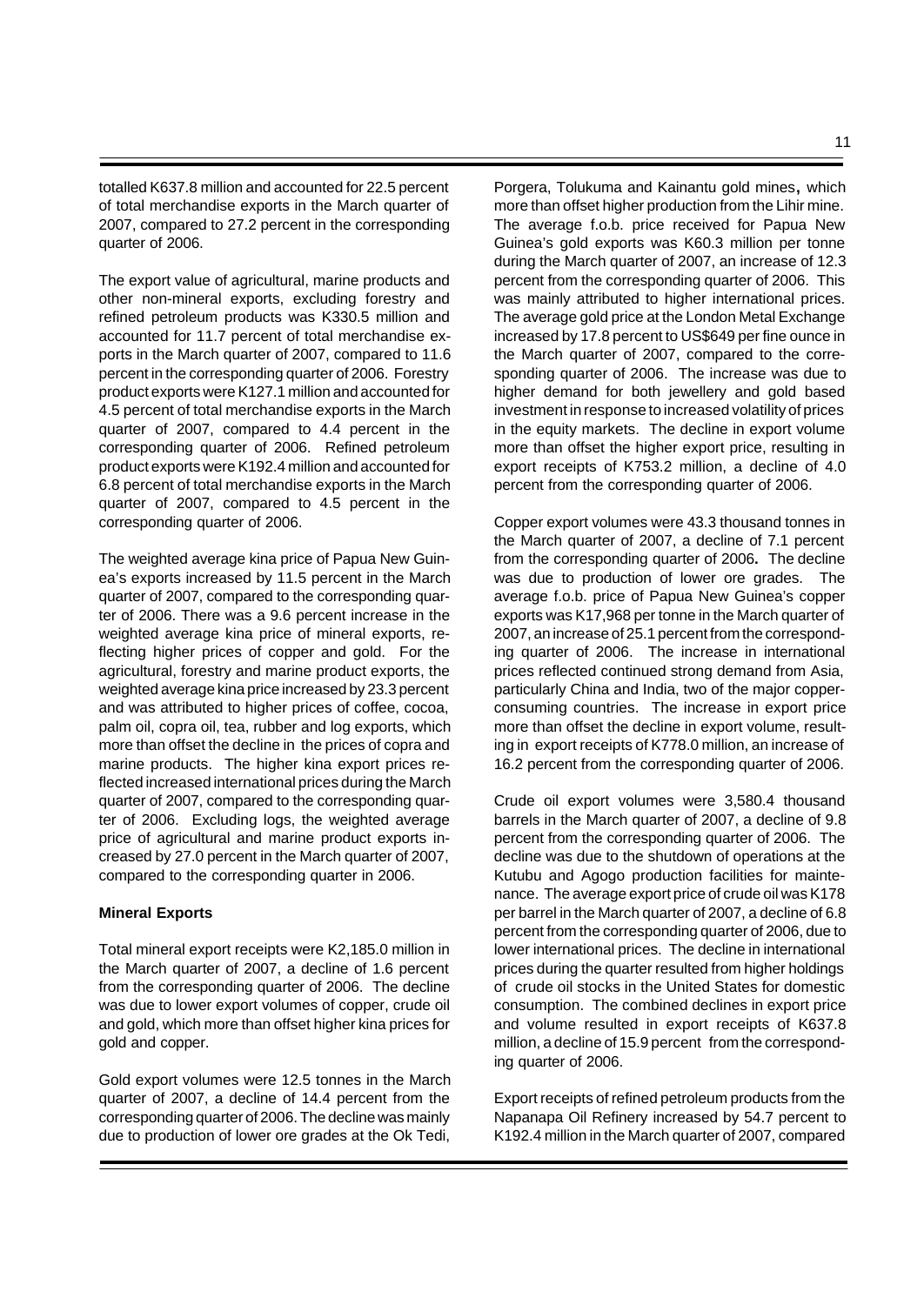to the corresponding period of 2006. This outcome was due to the increased production of high valueadded export products at the refinery reflecting optimisation efforts undertaken in 2006.

#### **Agriculture, Logs and Fisheries Exports**

Export prices of most agricultural export commodities increased in the March quarter of 2007, compared to the corresponding quarter of 2006. Cocoa prices increased by 9.7 percent, coffee by 18.9 percent, tea by 14.8 percent, copra oil by 35.5 percent, palm oil by 40.7 percent and rubber by 10.7 percent. Copra prices declined by 11.6 percent. The average export price of logs was K206 per cubic meter in the March quarter of 2007, an increase of 14.4 percent from the corresponding quarter of 2006. The average export price of marine products declined by 19.5 percent in the March quarter of 2007, from the corresponding period of 2006. The increase in the export prices of coffee, cocoa, copra oil, palm oil, tea, rubber and logs more than offset the decline in prices of copra and marine product exports, resulting in a 23.3 percent increase in the weighted average price of agricultural, logs and marine product exports. Excluding logs, the weighted average price of agricultural and marine product exports increased by 27.0 percent in the March quarter of 2007, compared to the corresponding period of 2006.

The volume of coffee exported in the March quarter of 2007 was 6,900 tonnes, a decline of 25.0 percent from the corresponding quarter of 2006. The lower production was attributed mainly to declining yields resulting from the prolonged rainy season and lack of rehabilitation of aging coffee trees.The average export price of coffee was K7,768 per tonne in the March quarter of 2007, an increase of 18.9 percent from the corresponding quarter of 2006. The increase was mainly due to higher international prices attributed to a decline in world supply caused by unfavourable weather conditions in Brazil, the world's major coffee producer. The decline in export volume more than offset the increase in export price resulting in export receipts of K53.6 million, a decline of 10.8 percent from the corresponding quarter of 2006.

The volume of cocoa exported in the March quarter of 2007 was 6,800 tonnes, a decline of 36.4 percent from the corresponding quarter of 2006. The outcome was due to lower production associated with continuous heavy rain and lack of access to markets due to bad road infrastructure in the major cocoa producing re-

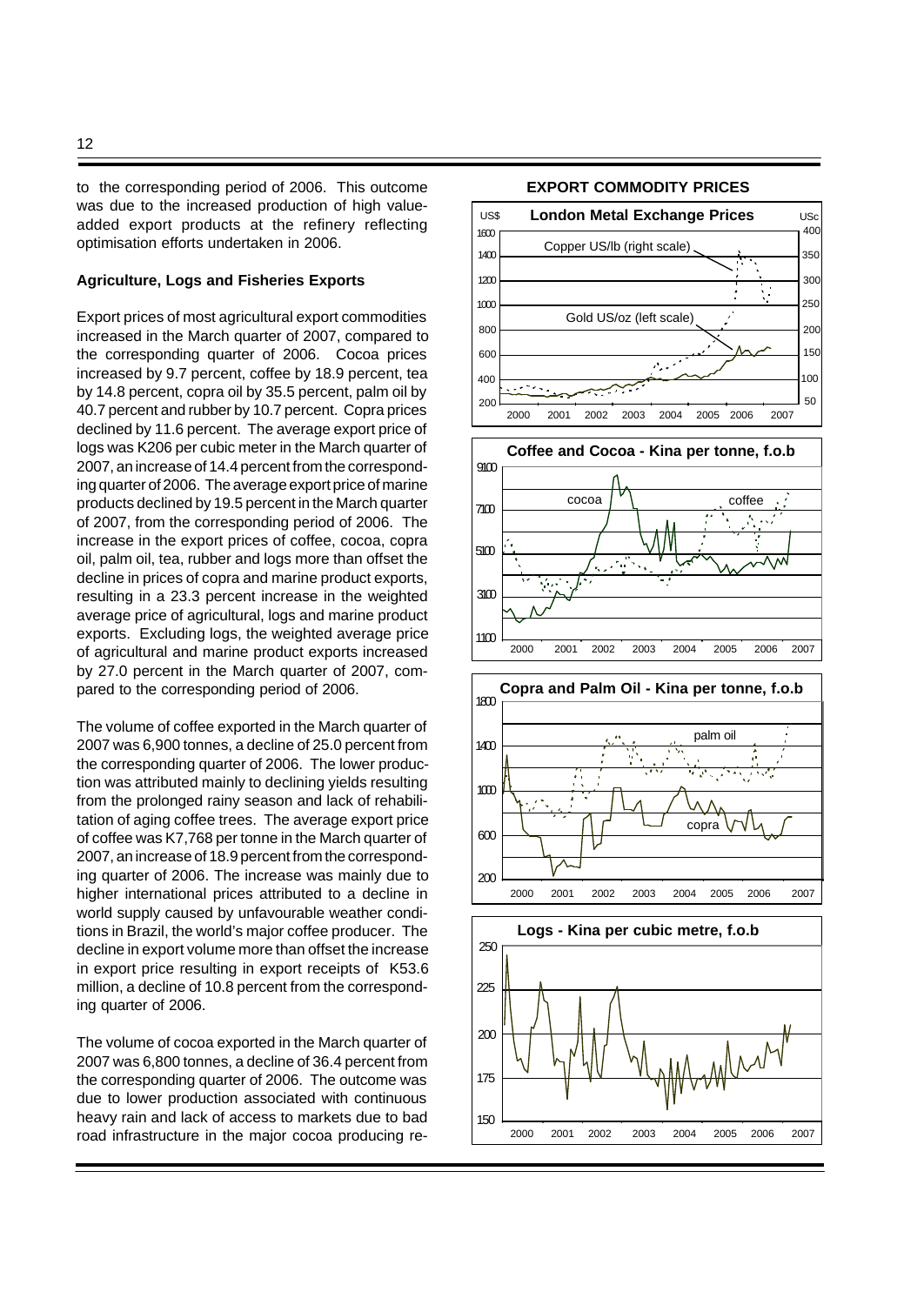gions. The cocoa pod borer disease in some parts of the East New Britain Province was contained and had a negligible impact on production during the quarter. The average export price of cocoa was K4,941 per tonne in the March quarter of 2007, an increase of 9.7 percent from the corresponding quarter of 2006. The higher international prices was due to a decline in global supply reflecting unfavourable weather conditions in West Africa and on-going strong demand for cocoa and cocoa products. The decline in the export volume more than offset the increase in export price resulting in an export value of K33.3 million, a decline of 30.3 percent from the corresponding quarter of 2006.

The volume of copra exported in the March quarter of 2007 was 1,300 tonnes, a significant decline of 43.5 percent from the corresponding quarter of 2006. The decline was due to increased sale of copra to the two domestic copra oil mills. The average export price of copra was K692 per tonne in the March quarter of 2007, a decline of 11.6 percent from the corresponding quarter of 2006. Despite the increase in international prices resulting from lower supply in the world market, the appreciation of the kina reduced the kina price of copra exports. The combined decline in export price and volume resulted in export receipts of K0.9 million, a significant decline of 50.0 percent from the corresponding quarter of 2006.

The volume of copra oil exported in the March quarter of 2007 was 14,000 tonnes, an increase of 15.7 percent from the corresponding quarter of 2006. The increase reflected higher quantities of copra sold to the two domestic copra mills for processing. The average export price of copra oil was K2,150 per tonne in the March quarter of 2007, an increase of 35.5 percent from the corresponding quarter of 2006. The increase was mainly attributed to higher international prices resulting from lower copra production in the Philippines, one of the world's major copra producers due to typhoon related damages to coconut palms. The combined increase in export price and volume resulted in export receipts of K30.1 million, an increase of 56.8 percent increase from the corresponding quarter of 2006.

The volume of palm oil exported in the March quarter of 2007 was 84,800 tonnes, a decline of 7.5 percent from the corresponding quarter of 2006. The outcome was due to lower production as a result of rainy conditions during the harvesting period. The average

export price of palm oil was K1,552 per tonne in the March quarter of 2007, an increase of 40.7 percent from the corresponding quarter of 2006. This was due to higher international prices resulting from increased demand for palm oil in North America caused by lower production of soya oil. The increase in export price more than offset the decline in export volume, resulting in export receipts of K131.6 million, an increase of 30.2 percent from the corresponding period of 2006.

The volume of tea exported in the March quarter of 2007 was 1,900 tonnes, an increase of 5.6 percent from the corresponding quarter of 2006. This was attributed to favourable weather conditions in the major producing regions. The average export price of tea was K3,316 per tonne in the March quarter of 2007, an increase of 14.8 percent from the corresponding quarter of 2006. The combined increase in export price and volume resulted in export receipts of K6.3 million, an increase of 21.2 percent from the corresponding quarter of 2006.

The volume of rubber exported in the March quarter of 2007 was 1,100 tonnes, an increase of 10.0 percent from the corresponding quarter of 2006. The increase was mainly due to good weather conditions and improved road infrastructure, especially in Cape Rodney area in the Central Province. The average export price was K5,091 per tonne in the March quarter of 2007, an increase of 10.7 percent from the corresponding period of 2006, due to higher international prices resulting from lower supply in the world market. The combined increase in export price and volume resulted in export receipts of K5.6 million, an increase of 21.7 percent from the corresponding quarter of 2006.

The volume of logs exported in the March quarter of 2007 was 505 thousand cubic meters, a decline of 20.5 percent from the corresponding quarter of 2006. This outcome was mainly due to lower production and shipment of logs as a result of wet weather conditions. The average export price of logs was K206 per cubic meter in the March quarter of 2007, an increase of 14.4 percent from the corresponding quarter of 2006. The increase was attributed to higher international prices, reflecting lower supply of tropical hardwood in the world market. The decline in export volume more than offset the increase in export price, resulting in export receipts of K104.1 million, a decline of 8.7 percent from the corresponding period of 2006.

The value of marine products exported in the March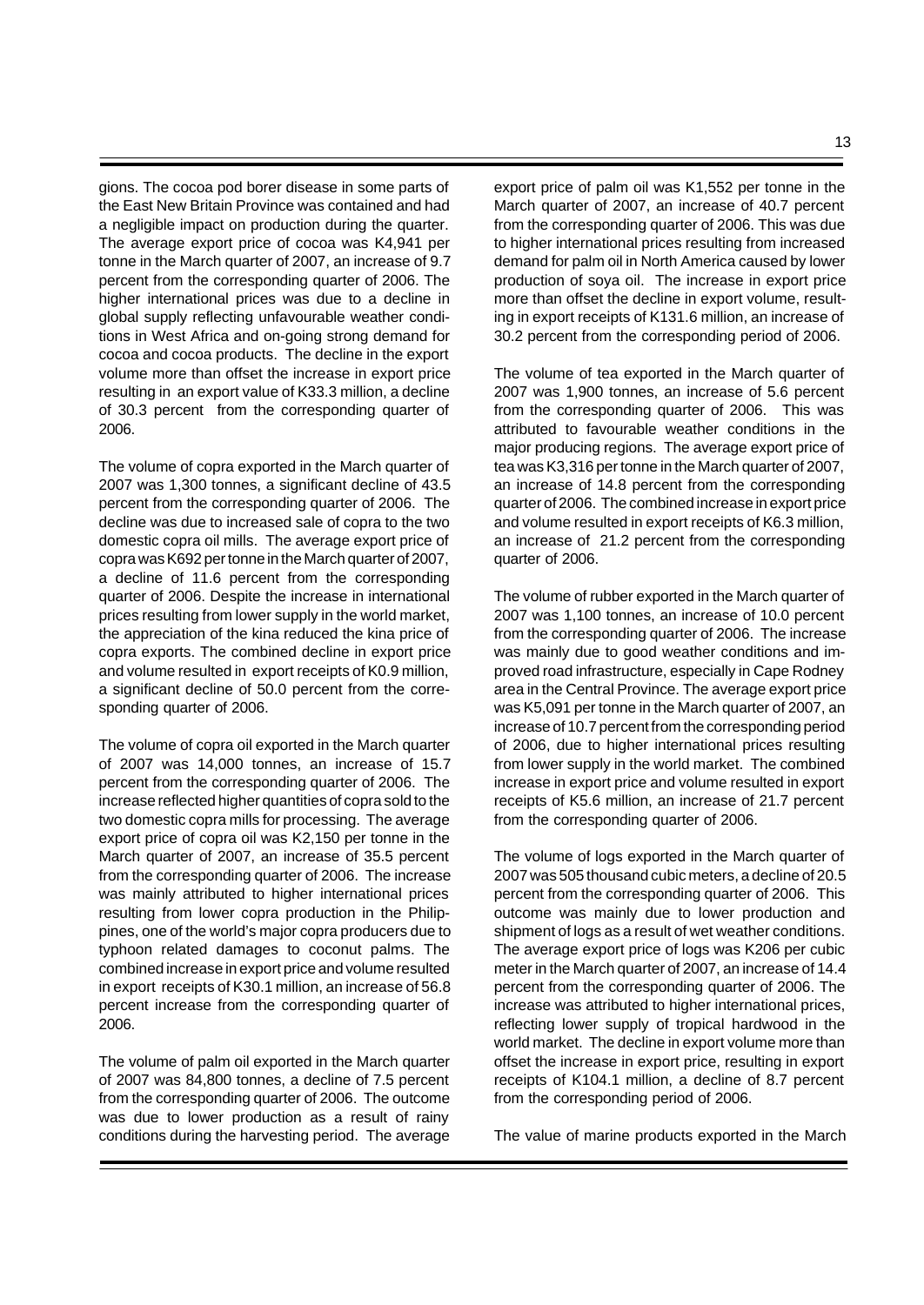quarter of 2007 was K6.8 million, a decline of 59.8 percent from the corresponding quarter of 2006. This resulted from the combined decline in export price and volume.

# **6. BALANCE OF PAYMENTS**

The overall deficit in the balance of payments was K106 million in the March quarter of 2007, compared to a deficit of K27 million in the corresponding period of 2006. This outcome was due to a deficit in the current account, which more than offset a surplus in the capital and financial accounts.

The deficit in the current account was mainly attributed to a lower trade surplus and higher net service payments, which more than offset lower net income payments and higher net transfer receipts. The surplus in the capital account reflected a higher net inflow of capital transfers. The net inflow in the financial account reflected higher draw downs from investments in short-term money market and financial derivative instruments, combined with higher loans and foreign currency account balances by the mineral companies. During the first three months of 2007, the kina depreciated against the currencies of Papua New Guinea's major trading partners with the exception of the Japanese yen.

The trade account recorded a surplus of K928 million in the March quarter of 2007, a decline of 32.5 percent from the corresponding quarter of 2006. The lower surplus was the result of a combined increase in exports and imports. The value of merchandise exports in the March quarter of 2007 was K2,835 million, an increase of 1.5 percent from the corresponding period of 2006. This was attributed to higher values of palm oil, copra oil, tea, rubber, other forestry products, copper and refined petroleum products.

The value of merchandise imports in the March quarter of 2007 was K1,907 million, an increase of 34.5 percent from the corresponding period of 2006. This was due to higher values of general, mining and oil sector imports. General imports were K1,369 million in the March quarter of 2007, an increase of 27.9 percent from the corresponding period of 2006. Mining sector imports were K408 million in the March quarter of 2007, an increase of 74.4 percent from the corre-



<sup>3</sup>The dotted vertical lines indicate a break in series from 2002. See 'For the Record' in the March 2002 QEB on page 29.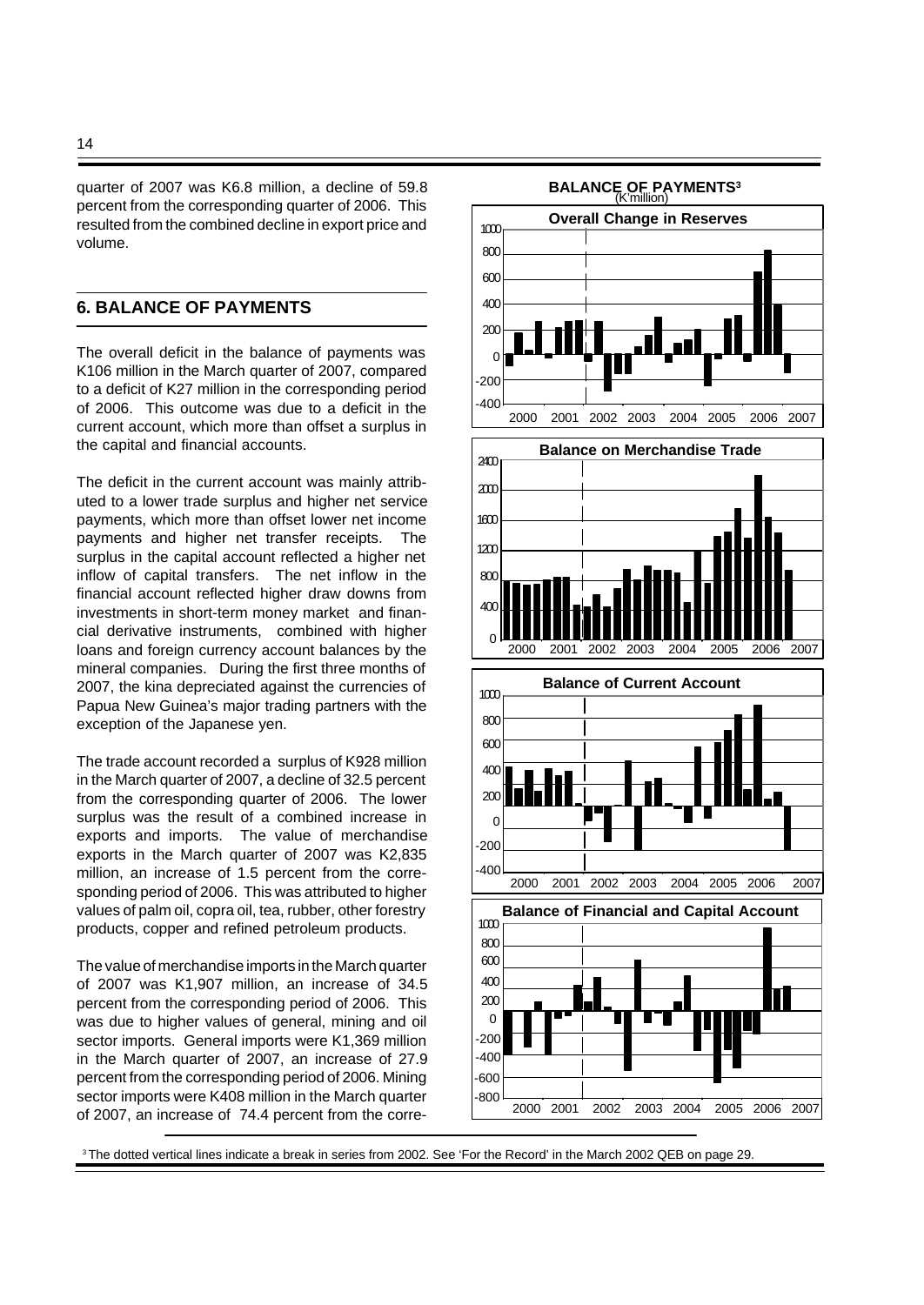sponding period of 2006, mainly reflecting higher capital expenditure by all mining projects. Imports by the petroleum sector were K130 million in the March quarter of 2007, an increase of 13.0 percent from the corresponding period of 2006. The increase was due to higher capital expenditure by the Kutubu oil project, work on consolidating parts of the Moran project overlapping into other petroleum licensed areas and the construction of the Juha wells.

The deficit in the services account was K1,264 million in the March quarter of 2007, an increase of 59.2 percent from the corresponding period of 2006. The higher deficit was due to increased payments relating to transportation costs and insurance associated with higher imports, travel, education, computer and information services, other business services and financial services, combined with lower service receipts by resident companies.

The deficit in the income account was K330 million in the March quarter of 2007, a decline of 40.8 percent from the corresponding period of 2006. The lower deficit was due mainly to lower dividend payments by resident companies, which more than offset higher income receipts.

The surplus in the transfers account was K271 million in the March quarter of 2007, a significant increase of 113.4 percent from the corresponding period of 2006. The higher surplus was due to increased receipts from gifts and grants, and tax receipts, which more than offset payments for family maintenance, superannuation funds, gifts and grants and licensing fees.

As a result of these developments in the trade, services, income and transfers accounts, the current account recorded a deficit of K395 million in the March quarter of 2007, compared to a surplus of K151 million in the corresponding period of 2006.

The capital account recorded a net inflow of K40 million during the March quarter of 2007, an increase of 48.2 percent from the corresponding period of 2006. The increase reflected higher capital transfers by donor agencies for project financing.

The financial account recorded a net inflow of K223 million in the March quarter of 2007, compared to a net outflow of K175 million in the corresponding period of 2006. This outcome was due to net inflows of portfolio

and financial derivatives reflecting draw downs from investments in short-term money market, financial derivative instruments, loans and foreign currency account balances of mineral companies.

The level of gross foreign exchange reserves at the end of March 2007 was K4,219.0 (US\$1,400.6) million, sufficient for 6.6 months of total and 9.2 months of non-mineral import covers.

# **7. MONETARY DEVELOPMENTS**

#### **INTEREST RATES AND LIQUIDITY**

The Bank of Papua New Guinea maintained a neutral monetary policy stance during the March quarter of 2007. The KFR was kept unchanged at 6.00 percent while the dealing margin for the Repurchase Agreements (Repos) was maintained at 150 basis points on both sides of the KFR. Central Bank Bill (CBB) rates



<sup>4</sup> The dotted vertical lines indicate a break in series from 2002. See 'For the Record' in the June 2006 QEB on page 44.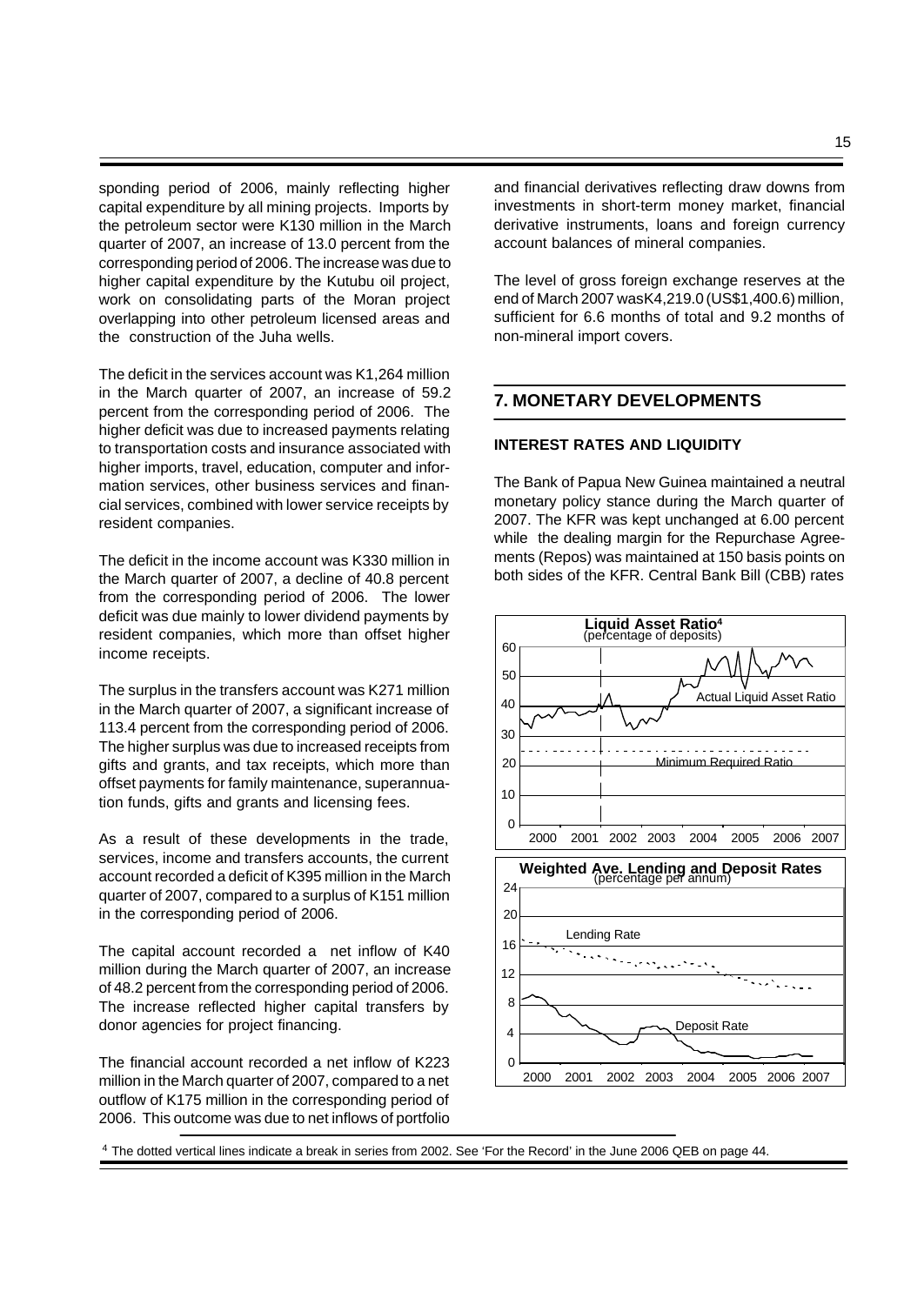

<sup>5</sup>Break in series. Refer to footnote on page 15.

showed increasing trends with the 28-day rate increasing from 4.02 percent to 4.14 percent and the 63-day rate from 4.04 percent to 4.29 percent between the end of December 2006 and March 2007. The increase in rates reflected higher issuance of CBBs by the Central Bank to sterilise excess liquidity and realign short term domestic interest rates with the KFR. Treasury bill rates also increased with the 182-day rate increasing from 3.30 percent to 4.49 percent and the 364-day rate from 4.49 percent to 5.10 percent during the March quarter. The weighted average deposit rates quoted by commercial banks on wholesale deposits (K500,000 and above) showed mixed trends, with the 30-day and 180-day deposit rates declining, whilst the 60-day and 90-day rates increased during the March quarter of 2007. The 30-day rate declined from 2.02 percent to 1.81 percent and the 180-day rate from 4.11 percent to 2.93 percent, whilst the 60-day rate increased from 1.19 percent to 2.02 percent and the 90 day rate from 1.50 percent to 1.56 percent. The weighted average interest rate on total deposits paid by commercial banks remained unchanged at around 1.0 percent, whilst the weighted average interest rate on total loans increased marginally from 10.2 percent to 10.3 percent. The commercial banks maintained their Indicator Lending Rates (ILR) within the spread of 9.45 to 10.70 percent.

The Bank continued to utilise its Open Market Operation (OMO) instruments in the conduct of monetary policy over the March quarter of 2007. The CBBs were mainly used to sterilise excess liquidity, which was complemented by the increased issuance of Treasury bills by the Government. For daily liquidity management purposes, the commercial banks utilised the inter-bank market and the Repo facility with the Bank of PNG to meet their liquidity needs. The Cash Reserve Requirement (CRR) and the Minimum Liquid Assets Ratio (MLAR) of commercial banks were maintained at 3.0 percent and 25.0 percent, respectively, in the March quarter of 2007.

Average liquid assets held by other depository corporations (ODCs) increased by 10.2 percent in March quarter of 2007, compared to an increase of 8.1 percent in the previous quarter. The increase reflected higher holdings of currency, CBBs and Treasury bills, which more than offset a decline in Inscribed stocks and deposits held at the Central Bank.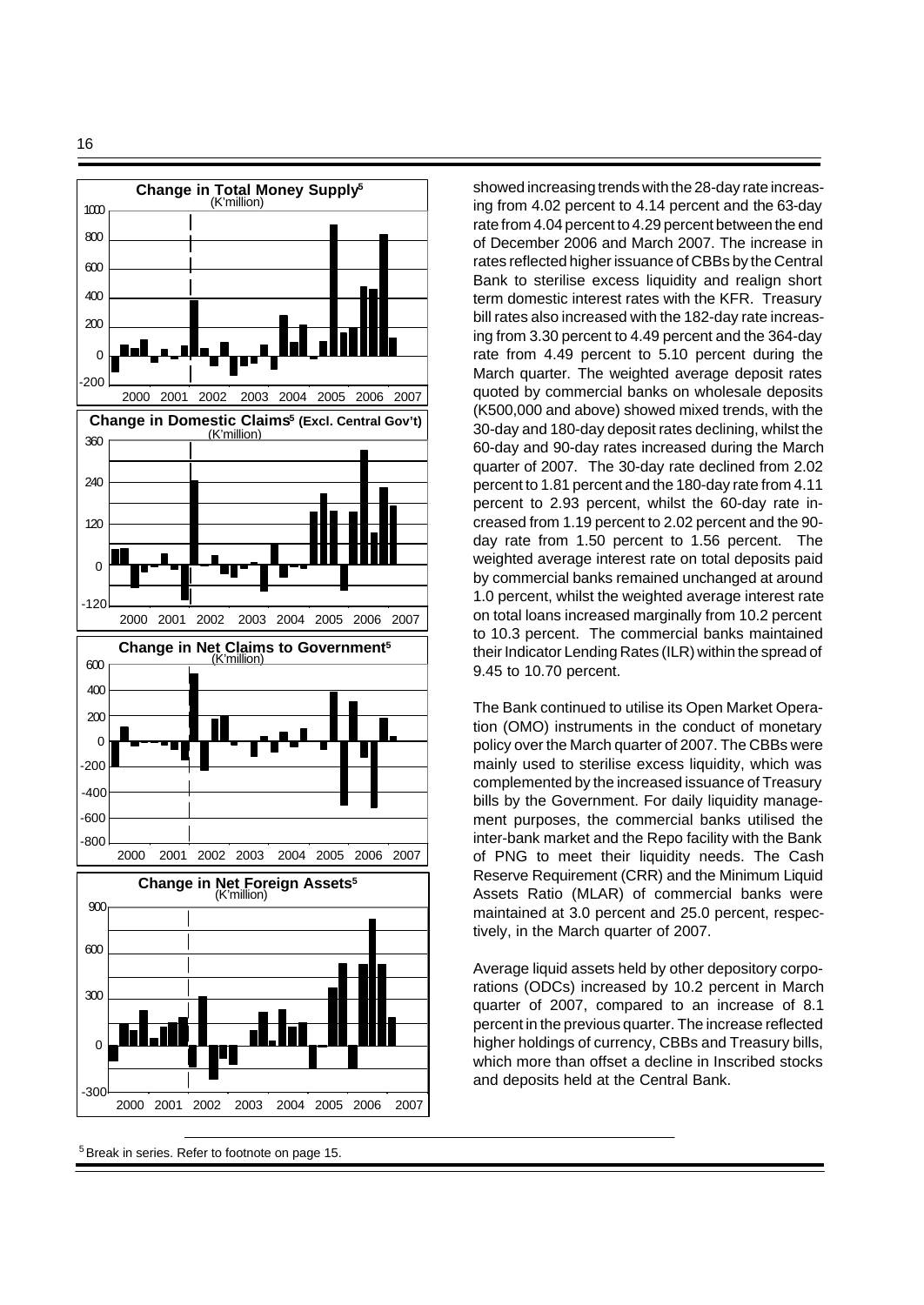

#### **MONEY SUPPLY**

The average level of broad money supply (M3\*) increased by 7.1 percent in the March quarter of 2007, compared to an increase of 9.4 percent in the December quarter of 2006. The outcome was due to increases of 29.7 percent in average net claims on the Government, 8.7 percent in average private sector credit and 3.4 percent in average net foreign assets of the depository corporations. Net domestic claims outstanding, excluding advances to the Central Government and outstanding loans under the Government's Agricultural export commodity price support schemes increased by 7.3 percent in the March quarter of 2007, the same as in the previous quarter. The average level of monetary base (reserve money) declined by 6.6 percent in the March quarter of 2007, compared to an increase of 8.4 percent in the December quarter of 2006. The decline reflected lower deposits of ODCs at the Central Bank, which more than offset an increase in currency in circulation.

The increase in average net claims on the Government

<sup>6</sup> Refer to footnote on page 15.

in the March quarter of 2007 resulted mainly from the decline in Government deposits at the Central Bank and increased purchase of Government securities by ODCs.

The average level of narrow money supply (M1\*) increased by 7.3 percent in the March quarter of 2007, compared to an increase of 5.0 percent in the December quarter of 2006. There were increases in both currency in circulation and transferable deposits. The average level of quasi money increased by 6.9 percent in the March quarter of 2007, compared to an increase of 14.8 percent in the previous quarter, due to higher average savings deposits.

The average level of deposits of the ODCs increased by 10.8 percent in the March quarter of 2007 to K2,445.0 million, from K2,207.0 million in the December quarter of 2006, due to increases in both transferable and other deposits including Central Government deposits.

#### **LENDING**

During the March quarter of 2007, total domestic credit extended by depository corporations to the private sector, public non-financial corporations, Provincial and Local Governments, and other financial corporations, increased by K168.3 million to K3,204.7 million, compared to an increase of K218.9 million in the previous quarter. This was mainly due to an increase of K174.1 million in private sector credit, which more than offset declines of K4.5 million in claims on public non-financial corporations and K1.8 million in claims on Provincial and Local Governments. Credit to the private sector was mainly influenced by lending to the agriculture, fisheries, forestry, mining and quarrying and other sectors, including the household sector for personal loans and advances for housing. There were no repayments under the price support schemes.The annualised growth in domestic credit, excluding Central Government and advances under the price support schemes was 20.0 percent in the first quarter of 2007.

# **8. PUBLIC FINANCE**

Preliminary estimates of the fiscal operations of the National Government over the three months to March 2007 showed an overall surplus of K231.5 million,